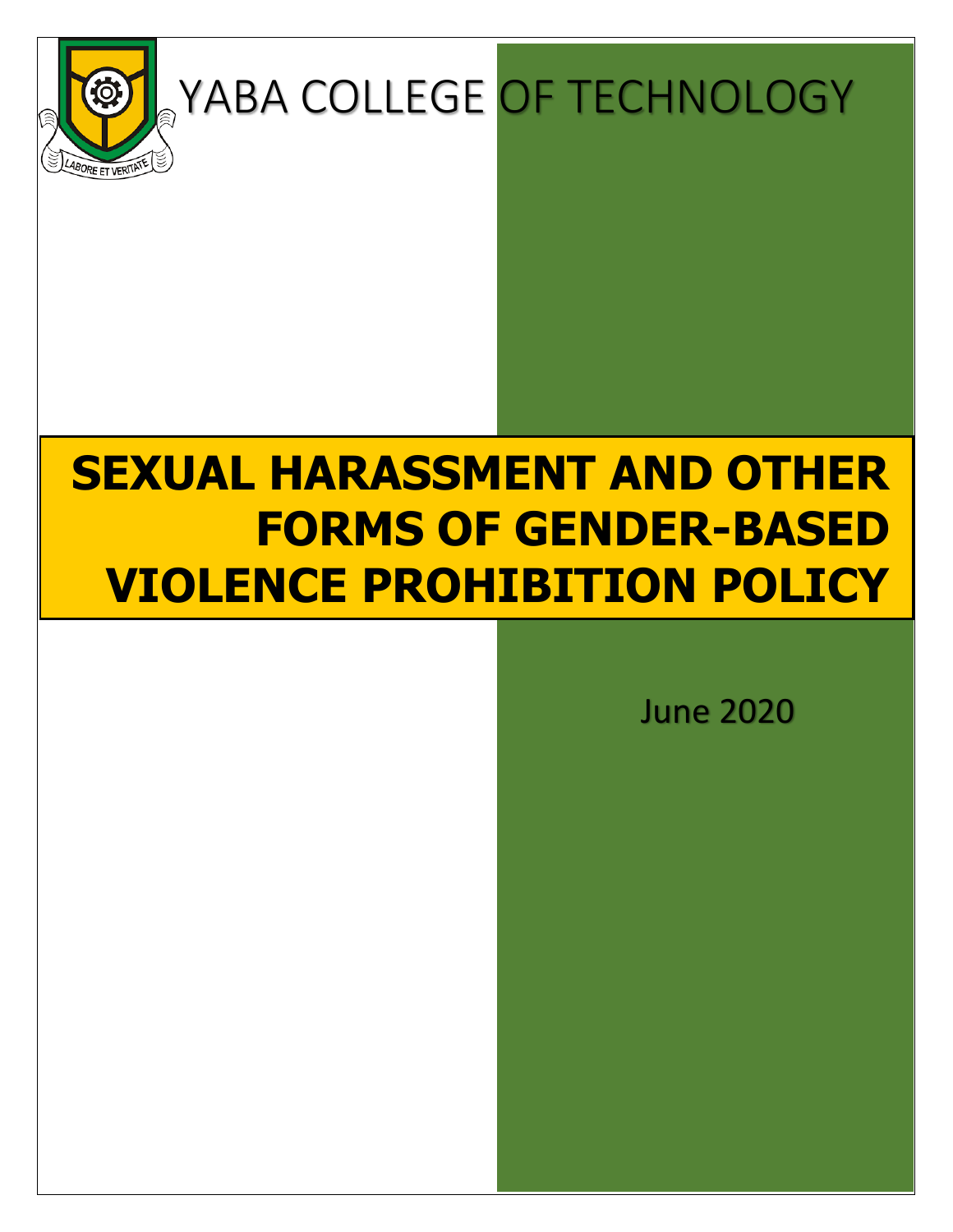## **TABLE OF CONTENTS**

| 1.0 |                                                                             |  |  |  |
|-----|-----------------------------------------------------------------------------|--|--|--|
| 1.1 |                                                                             |  |  |  |
| 1.2 |                                                                             |  |  |  |
| 1.3 |                                                                             |  |  |  |
| 1.4 |                                                                             |  |  |  |
| 1.5 |                                                                             |  |  |  |
| 1.6 |                                                                             |  |  |  |
| 2.0 |                                                                             |  |  |  |
| 2.1 |                                                                             |  |  |  |
| 2.2 |                                                                             |  |  |  |
| 2.3 |                                                                             |  |  |  |
| 2.4 |                                                                             |  |  |  |
| 2.5 |                                                                             |  |  |  |
| 2.6 |                                                                             |  |  |  |
| 2.7 |                                                                             |  |  |  |
| 2.8 |                                                                             |  |  |  |
| 2.9 |                                                                             |  |  |  |
| 3.0 |                                                                             |  |  |  |
| 3.1 |                                                                             |  |  |  |
| 4.0 | <b>INSTITUTIONAL INFRASTRUCTURE ON SEXUAL HARASSMENT &amp; GENDER-BASED</b> |  |  |  |
|     |                                                                             |  |  |  |
| 4.1 |                                                                             |  |  |  |
| 4.2 |                                                                             |  |  |  |
| 4.3 | Independent Sexual and Gender Based Violence Investigative Committee 13     |  |  |  |
| 4.4 |                                                                             |  |  |  |
| 4.5 |                                                                             |  |  |  |
| 4.6 |                                                                             |  |  |  |
| 4.7 |                                                                             |  |  |  |
| 4.8 |                                                                             |  |  |  |
| 4.9 |                                                                             |  |  |  |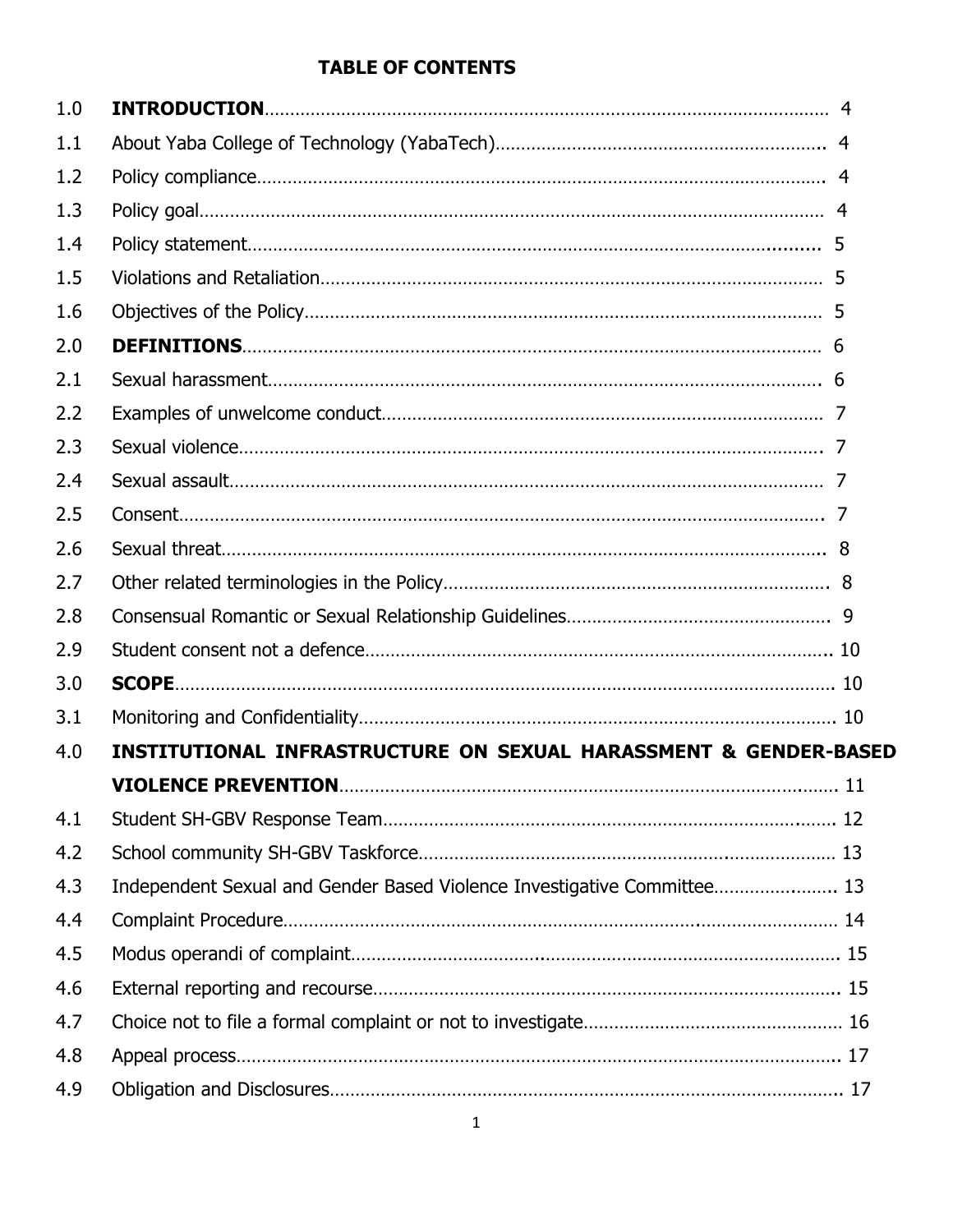| 5.0 |  |
|-----|--|
| 5.1 |  |
| 5.2 |  |
| 6.0 |  |
| 7.0 |  |
| 8.0 |  |
| 9.0 |  |
|     |  |
|     |  |
|     |  |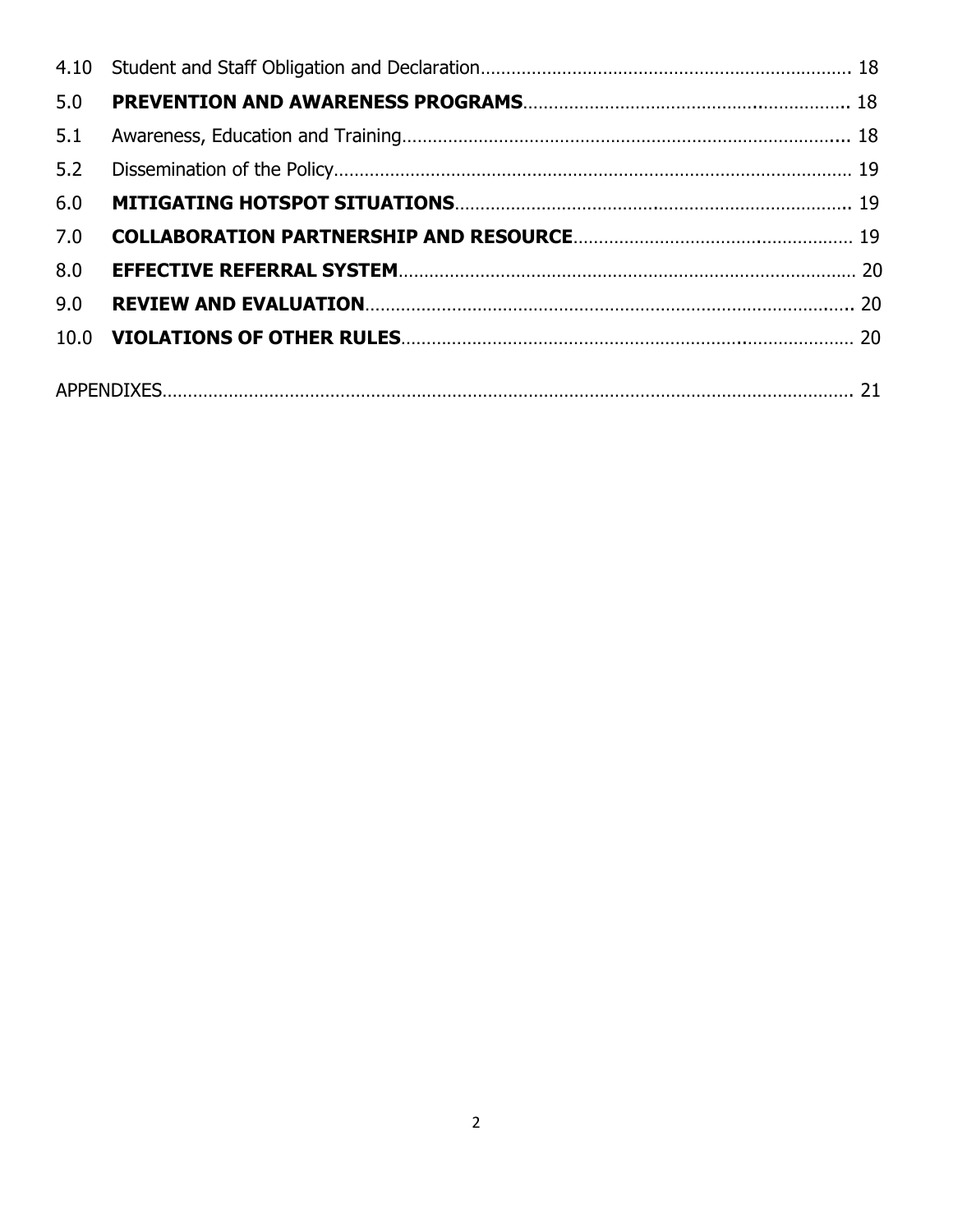## **Preface**

The need to develop the Sexual Harassment and other forms of Gender-Based Violence Prohibition Policy in the College, is informed by the alarming trend of Sexual Harassment in tertiary institutions in Nigeria. This informs the expediency of the pursuit and execution of this research development for Yaba College of Technology since December, 2018.

This policy has been carefully crafted to meet the peculiarities of an academic environment while taking cognizance of the letter and spirit of the law of the Federal Government in this direction.

This policy has been articulated by a research team comprising of Dr. Abiodun, Adeleke, Dr. Doherty, Funmilayo, and Dr. Orimolade, Odun working with the support of the Ford Foundation West Africa. The College management appreciates the effort of this team and the Bursary desk officer Dada, Olusola in working to put together this policy with the able facilitation of the Consultant on this project, Dr. Abiola Akiyode - Afolabi and her team who have displayed admirable commitment and passion towards this project.

The involvement of a broad representation of stakeholders in the College in the research and review phases of the policy has led to the formulation of a policy we can truly call our own. It is hoped that this policy document will serve as a guide to all staff and students in conforming with the positive behavioral expectations of an academic institution particularly Yaba college of Technology, the flagship higher education in Nigeria.

**Rector**

## **Engr. Obafemi Omokungbe**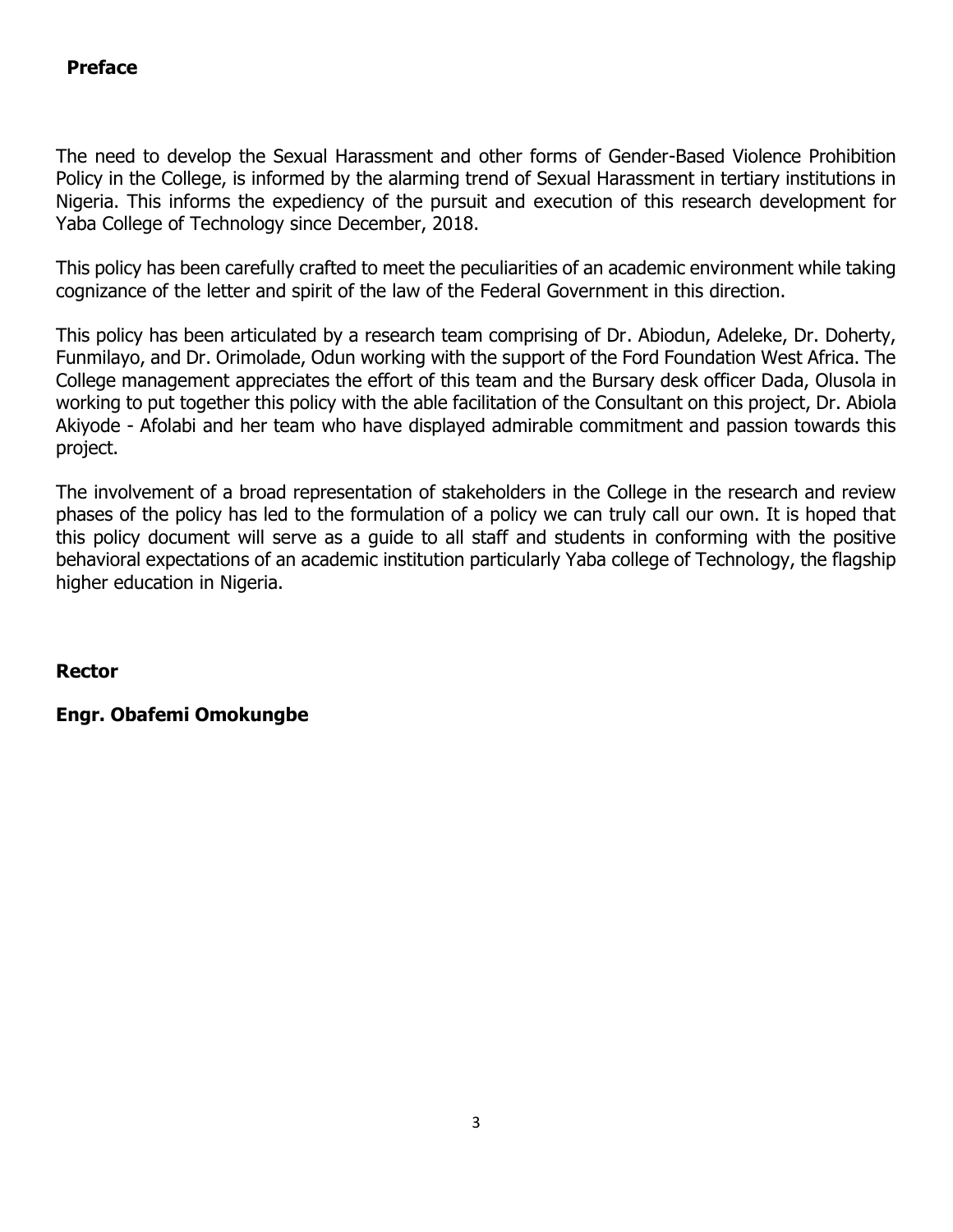## **1.0 INTRODUCTION**

## **1.1 About Yaba College of Technology (YabaTech)**

Yaba College of Technology (YabaTech) was established in 1947 with the mandate to provide education in technology applied science, commerce and management, agricultural production and distribution and for research. The college has a second campus at Epe. The Epe campus is home to the Department of Agricultural Technology and Michael Otedola Information and Communication Centre.

Yaba Tech. is committed to ensuring an educational and work environment that is safe and healthy where members of the school community are not in any way or manner subjected to any form of discrimination, whether on the basis of gender, gender identity, gender expression, sex, sexuality, sexual orientation, religion, cultural or ethnic affiliation, ability, age, immigration status, and/or race and are excluded from participation in, denied the benefits of, or subjected to discrimination in any Yaba Tech. program or activity. Sexual Harassment and Gender-Based Violence (SH-GBV) is a serious issue that can profoundly affect the life of the person who experienced SH-GBV, including their ability to participate in or enjoy programs or activities of the school. SH-GBV constitutes a crime; Yaba Tech. therefore has a zero-tolerance policy for such conduct in its community.

## **1.2 Policy Compliance**

This Yaba Tech Policy on SH-GBV is compliant with the existing laws and policies in Nigeria designed to guarantee a violence free, safe and non-discriminatory educational and work environment in accordance with international, regional and national legal frameworks, in particular; the 1999 Constitution of the Federal Republic of Nigeria, Violence Against Persons Prohibition Act, The Child Rights Act, Civil Service Code, Labor Laws and others international and regional instruments in particular, the Universal Declaration on Human Rights, Convention on the Elimination of All Forms of Discrimination Against Women (CEDAW), Beijing Platform For Action, Protocol to the African Charter on Human And Peoples Rights on the Rights of Women and others prohibiting sexual and gender based violence in the society. The Yaba Tech. policy does not preclude the application or enforcement of other school policies.

## **1.3 Policy Goal**

The goal of the Yaba Tech **SH-GBV Prohibition** policy is to promote a safe learning environment for learning and development without any form of hindrances. The policy will therefore support awareness programs that can contribute to prevention and protection of Yaba Tech. students, staff, and other stakeholders from SH-GBV; organize capacity development; provide support services; provide a referral system that is effective and multi-sectoral responses to SH-GBV training programs; encourage reporting of incidents; make available effective and timely services for those who have been affected;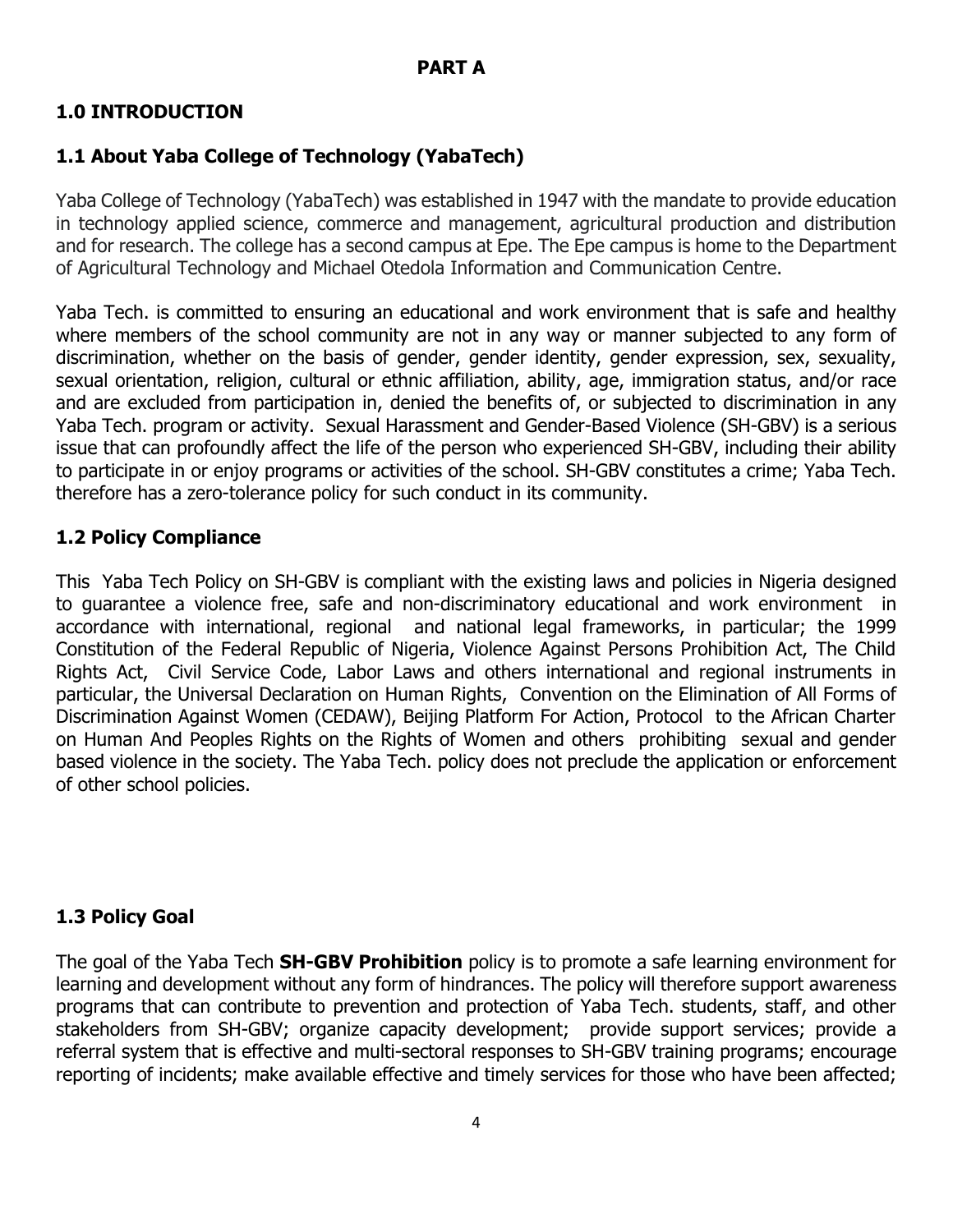and provide prompt and equitable methods of investigation and resolution to stop sexual and gender based harassment, remedy any harm, and prevent recurrence.

#### **1.4 Policy Statement**

SH-GBV violates the Yaba Tech. established policy against discrimination on the basis of sex, gender identity, sexual expression, sexuality, and/or sexual orientation. SH-GBV is unlawful in the context of employment and education. SH-GBV diminishes dignity of persons and impedes aspiration for educational opportunities as well as inhibits college's scholarly research, education and service mission. SH-GBV will not be tolerated at Yaba Tech.

#### **1.5 Violations and Retaliation**

Violation of this Policy may result in the imposition of sanctions up to, and including, termination, dismissal, or expulsion, as determined by the appropriate officials at the School or unit.

Reprisals or retaliation against any person for reporting allegation of SH-GBV, for cooperating in an investigation of such a complaint, or for opposing discriminatory practices is prohibited. Submitting a complaint that is not in good faith or providing false or misleading information in any investigation of complaints is also prohibited.

Nothing in this Policy shall be construed to abridge academic freedom and inquiry, principles of free speech, or the college educational mission.

By this policy, persons who lodge complaints of SH-GBV or participate in the investigation of such a complaint are protected from retaliation (adverse action or consequences) for those actions. Retaliation will not be tolerated at Yaba Tech.

Yaba Tech. recognizes that allegation of SH-GBV is a very serious matter. Yaba Tech. will therefore not tolerate false complaint under this policy, and anyone who files a false complaint shall be subject to discipline.

## **1.6 Objectives of the Policy**

The objectives of this policy are as follows:

- 1. To create equal learning opportunities for students of Yaba Tech in an atmosphere devoid of sexual harassment and gender-based violence.
- 2. To promote ethical standards of education and respect for human dignity in Yaba Tech. and effectively prohibit SH-GBV against and by college community members
- 3. To ensure effective mechanism for redress of complaints of sexual harassment of students and staff in all Yaba Tech. educational institutions
- 4. To create awareness among the College community on SH-GBV
- 5. To set out clear guidelines for handling SH-GBV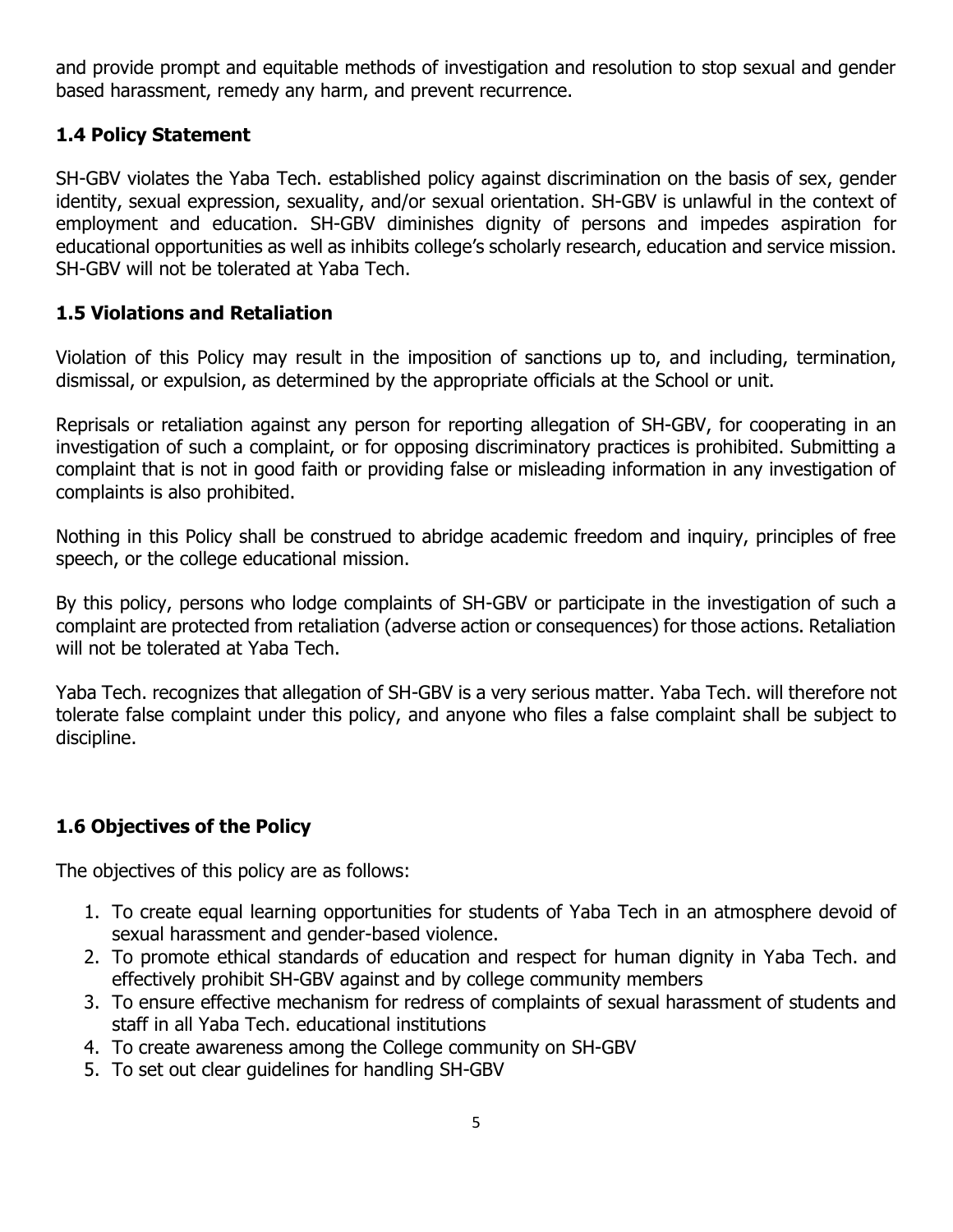## **2.0 DEFINITIONS**

#### **2.1. Sexual Harassment**

Sexual harassment is unwelcome sexual advances, requests for sexual favours and other verbal or physical conduct, that are offensive and of sexual nature. It includes verbal, nonverbal, graphic, or physical conduct of a sexual nature; it also refers to persistent and unwanted sexual advances where the consequences of refusing are potentially disadvantageous to the victims. Anyone can be the target of sexual harassment.

The following amounts to sexual harassment:

- (1) submission to or rejection of such unwelcome conduct is made either explicitly or implicitly a condition of an individual's admission, academic standing, employment or is used as the basis for academic evaluation, grades, or advancement (**quid pro quo)<sup>1</sup> ;**
- (2) or such conduct is sufficiently severe, persistent, or pervasive that it interferes with or limits a person's ability to participate in or benefit from education or work programs or activities (**hostile environment).<sup>2</sup>**
- (3) Observing, photographing, videotaping, or making other visual or auditory records of sexual activity or nudity, where there is a reasonable expectation of privacy, without the knowledge and consent of all parties
- (4) Sharing visual or auditory records of sexual activity or nudity without the knowledge and consent of all recorded parties and recipient(s)
- (5) Sexual advances, whether or not they involve physical touching
- (6) Commenting about or inappropriately touching an individual's body
- (7) Requests for sexual favors in exchange for actual or promised job benefits, such as favorable reviews, salary increases, promotions, increased benefits, or continued employment
- (8) Lewd or sexually suggestive comments, jokes, innuendoes, or gestures
- (9) Stalking

l

## **2.2 Examples of unwelcome conduct**

- (1) An act done, when the other person did not request it or permit it
- (2) When such act or conduct is offensive and not desired by the other persons
- (3) Conduct that is merely tolerated but is unwelcome by the other person
- (4) The fact that some sexual contact has been tolerated does not necessarily mean that the person welcomes other sexual contact.

<sup>1</sup>**Quid pro quo** sexual harassment can occur whether a person resists and suffers the threatened harm, or the person submits and avoids the threatened harm. Both situations could constitute discrimination on the basis of sex.

<sup>2</sup> A **hostile environment** can be created by persistent or pervasive conduct or by a single severe episode.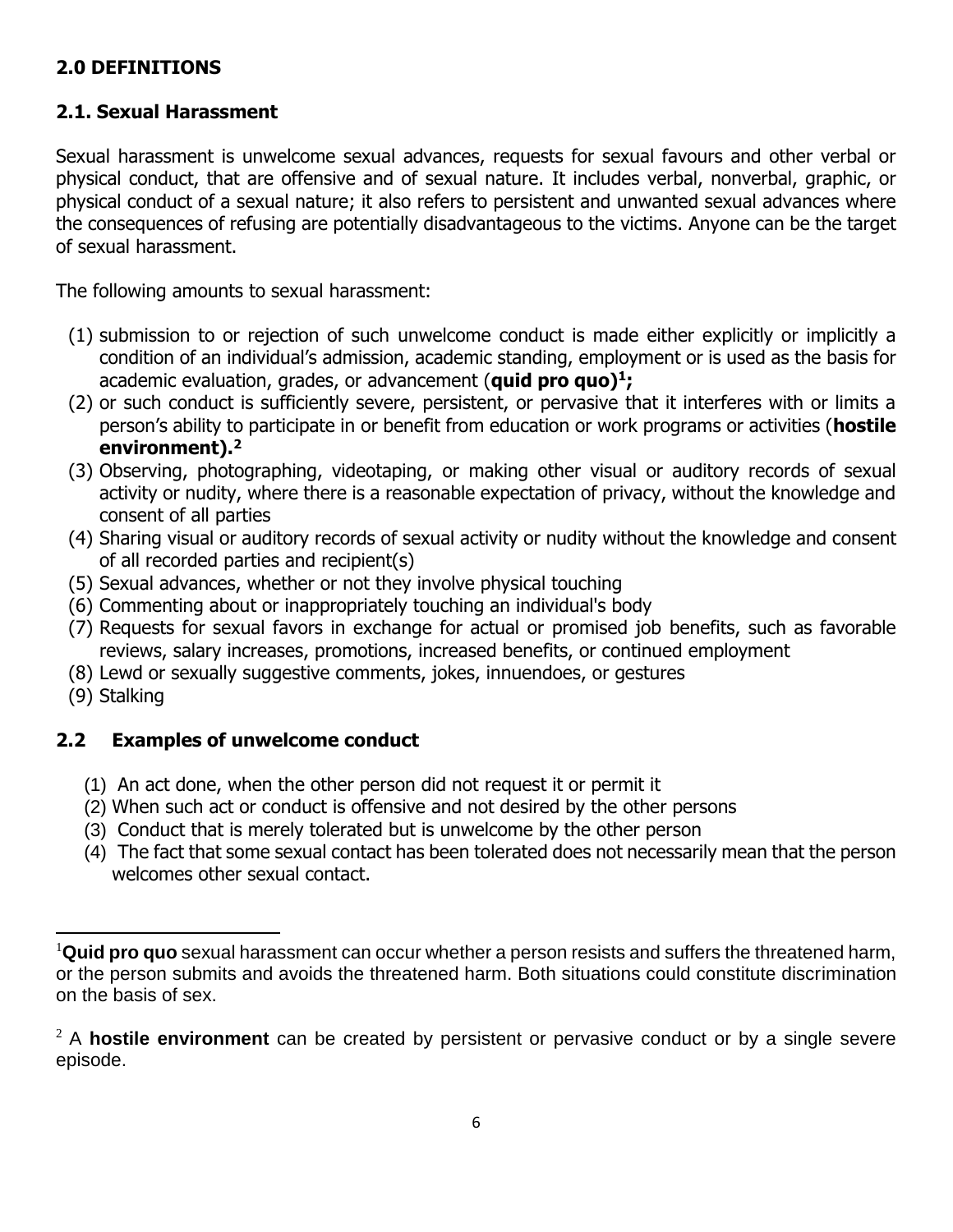(5) The fact that a person willingly participates in conduct on one occasion does not necessarily mean that the same conduct is welcome on a subsequent occasion.

**2.3 Sexual violence:** Any non-consensual sexual act, attempt to obtain non-consensual sexual act, unwanted sexual comments or advances, or acts to traffic, or otherwise directed, against a person's sexuality, their gender identity, gender expression, sexual orientation, etc; using coercion, by any person regardless of their relationship to the victim, in any setting, including home, school and work places. Examples of Sexual Violence are: rape, sexual assault, domestic and dating violence, stalking, sexual exploitation, indecent exposure, etc.

**2.4 Sexual Assault** means unwanted sexual acts or behaviours which an individual did not consent to, or was not able to consent to, through the use of physical force, intimidation or coercion, including but not limited to:

- aggravated sexual assault (sexual assault with a weapon)
- The threat of unwanted sexual contact and/or assault
- Attempted rape
- Indecent assault Penetration by objects and forced sexual activity that did not end in penetration
- Rape (sexual penetration without consent) by violence or duress.
- Recording, photographing, transmitting, or distributing intimate or sexual images without the prior knowledge and consent of the parties involved
- Sexual assault by contact without the consent of the complainant by touching an intimate body part (genitals, anus, groin, breast, or buttocks) (i) unclothed or (ii) clothed.

**2.5. Consent** means actively agreeing to be sexual with someone where such consent is informed, ongoing, etc. It is an active confirmation that requires that both persons affirm, are conscious, and have voluntary agreement to engage in sexual activity. It is the responsibility of each person to ensure they have the affirmative consent of the other to engage in the sexual activity. Lack of protest, lack of resistance, or silence does not alone constitute consent. Consent obtained through threats and coercion is no consent. Also consent obtained by the abuse of position of authority is no consent.

**2.6 Sexual Threat** means an act of a sexual nature carried out against an individual's will through the use of physical force, intimidation or coercion made face to-face or through electronic means/online.

## **2.7 Other related terminologies in the Policy**

**a. Cat Calling** means rude sexual remarks made by men [passing](https://www.urbandictionary.com/define.php?term=passing) by women [on the street.](https://www.urbandictionary.com/define.php?term=on%20the%20street) Usually "cat calls" are about the woman's body as a whole or a certain [feature.](https://www.urbandictionary.com/define.php?term=feature)

**b. Complainant** means an individual that raises an issue, files report providing a notification or making a complaint about a matter that they wish the College to consider and for which specific outcome/s or resolution/s are explicitly or implicitly expected.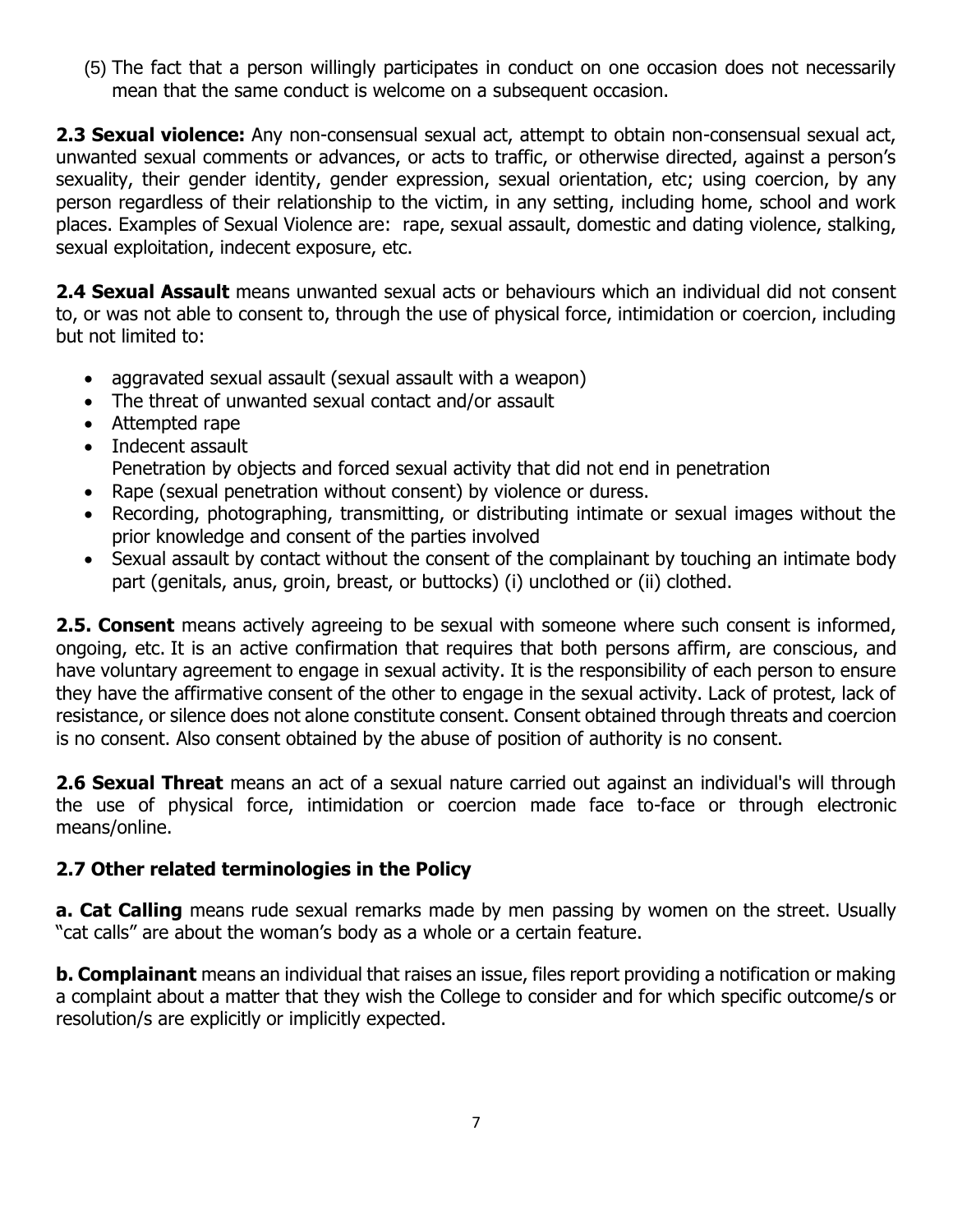**c. Confidential Resources** means the employees who receive reports in their confidential capacity (including health College employees but excluding campus legal counsel), or someone who is supervised by such a person.

**d. Duty of Care** means all employees and students are required to take reasonable care in view of reasonably foreseeable circumstances that may arise. Safety of employees, students and visitors on campus is the first priority in any situation.

**e. Employee** means an individual employed by the College under an Enterprise Agreement or a common law employment contract.

**f. Respondent** means a student or employee against who claims relating to sexual harassment and sexual violence are made. A person alleged to have engaged in prohibited conduct and about whom a report of sexual violence, sexual harassment, other prohibited behaviour, or retaliation is made.

**g. Stalking** means repeated conduct of a sexual or romantic nature or motivation directed at a person (e.g., following, monitoring, observing, surveying, threatening, communicating or interfering with property) that would cause a reasonable person to fear for their safety, or the safety of others, or to suffer substantial emotional distress.

**h. Student** means an individual enrolled in a degree, HND, ND, diploma or certificate course of the College, or an individual enrolled on a non-award basis, or through College Extension as a continuing education student, in units offered within degree, HND, ND, Diploma or certificate courses of the College.

**i.** "**Yaba Tech. community**" means all individuals who have a relationship with or to the Yaba Tech. (or had at the time of the incident), including but not limited to:

- o Students, meaning individuals registered with Yaba Tech. for a degree, HND, ND, diploma or certificate course of the College, whether on full-time or part-time basis (including special students)
- o All employees and faculty, including all unionized and non-unionized academic and support staff as well as those whose salary is paid through sources other than the Yaba Tech operating funds, such as grants, research grants and external contracts;
- o Persons with an academic appointment fellows and research trainees;
- o Contractors, consultants, suppliers or other entities engaged by the Yaba Tech to provide services or goods when on Yaba Tech property or while acting in a capacity defined by their relationship to the Yaba Tech;
- o Members of the Council and any of their respective committees, as well as members of any advisory committee formed to help the Yaba Tech achieve its goals; and,
- **J. Workplace sexual harassment** means engaging in a course of vexatious comment or conduct against a worker in a workplace because of sex, sexual orientation, gender identity or gender expression, where the course of comment or conduct is known or ought reasonably to be known to be unwelcome, or making a sexual solicitation or advance where the person making the solicitation or advance is in a position to confer, grant or deny a benefit or advancement to the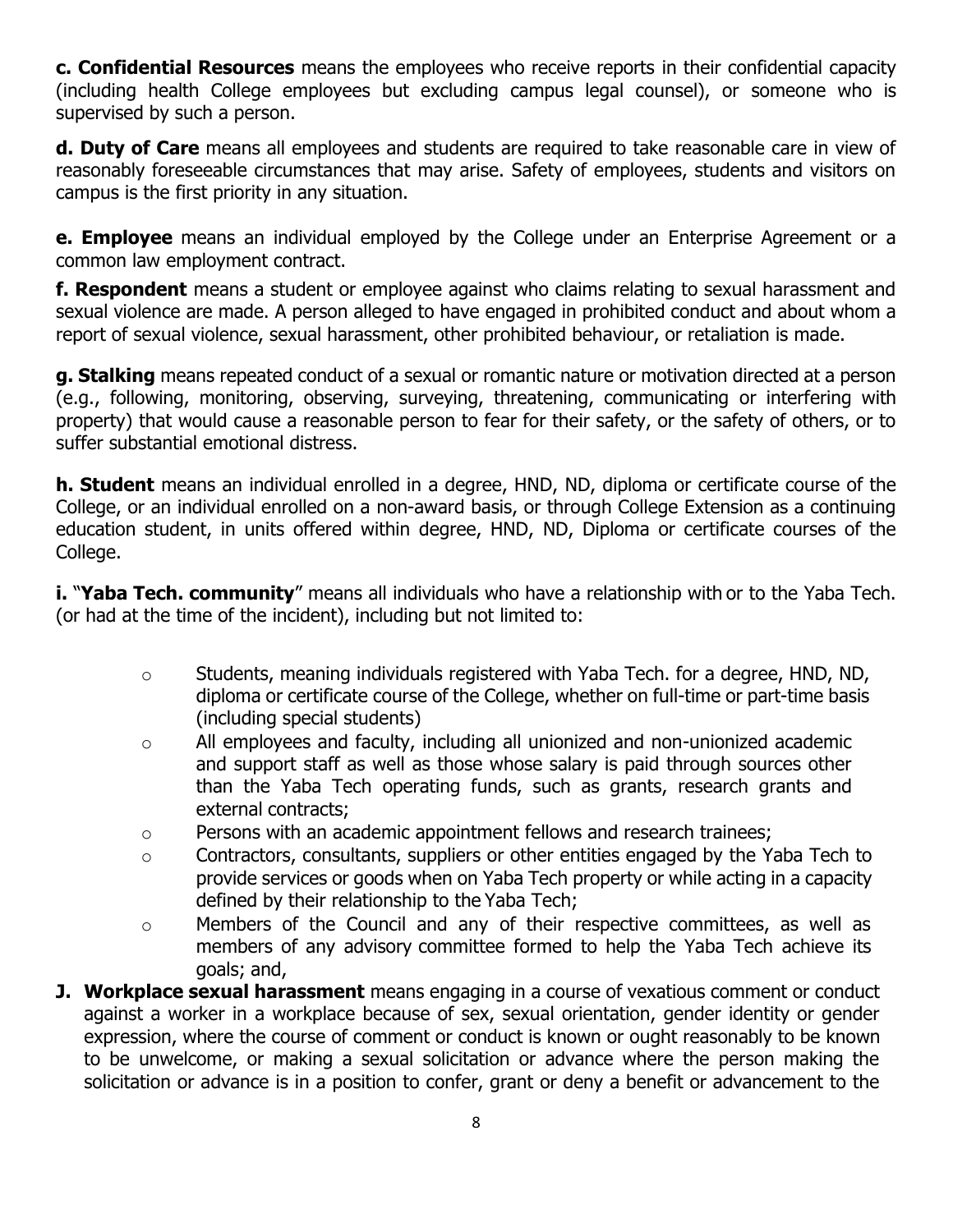worker and the person knows or ought reasonably to know that the solicitation or advance is unwelcome.

## **2.8 Consensual Romantic or Sexual Relationship Guidelines**

- a) Yaba Tech is aware that there exist within its community, power differences between and among faculty, staff, students and associated professionals. Yaba Tech therefore will not encourage consensual sexual or romantic relationships between individuals in positions of authority (such as faculty, instructional staff, managers or supervisors, and other staff), and the students or employees whose performance they are responsible for grading, supervising or evaluating. This is to prevent situation that can lead to problems where there can be allegation of or likelihood of abuse of power, conflict of interest, or questions regarding the validity of consent.
- b) Yaba Tech believes that educational environment should be protected from influences or activities that can interfere with learning, personal development and the working environment. For these reasons, people in the community that are in position of authority are discouraged from commencing or continuing any consensual or sexual relationship with a student or employee they are in a position of authority over and emphasizes that such relationships are to be avoided.
- c) Where such sexual relationships exist or past relationship occurs, such must be formally disclosed to the Rector, Dean or HOD. Yaba Tech requires timely disclosure to the aforementioned henceforth. So as to be formally advised on the appropriate actions to manage the conflict of interest. Such person will therefore be removed from having supervisory role or grading such student or staff.
- d) Actions in violation of the above are deemed to be unethical and are subject to discipline.

#### **2.9 Student consent not a defence**

It shall not be a defence that the student consented to any form of sexual and gender-based violence as defined in this policy.

#### **3.0 SCOPE**

This Policy applies to SH-GBV that is committed by students, faculty, staff, appointees, contractors, or third parties, whenever the misconduct occurs: on Yaba Tech property; or off Yaba Tech property, if: (a) the conduct was in connection with a Yaba Tech or Yaba Tech -recognized program or activity; or (b) the conduct may have the effect of creating a hostile environment for a member of the Yaba Tech community.

#### **3.1 Monitoring and Confidentiality**

## **(a) Confidentiality**

A variety of resources are available at the college that can support students and educators who are facing any forms of SH-GBV. Individuals considering making a disclosure to the college should make sure they have informed expectations concerning privacy and confidentiality. The college is committed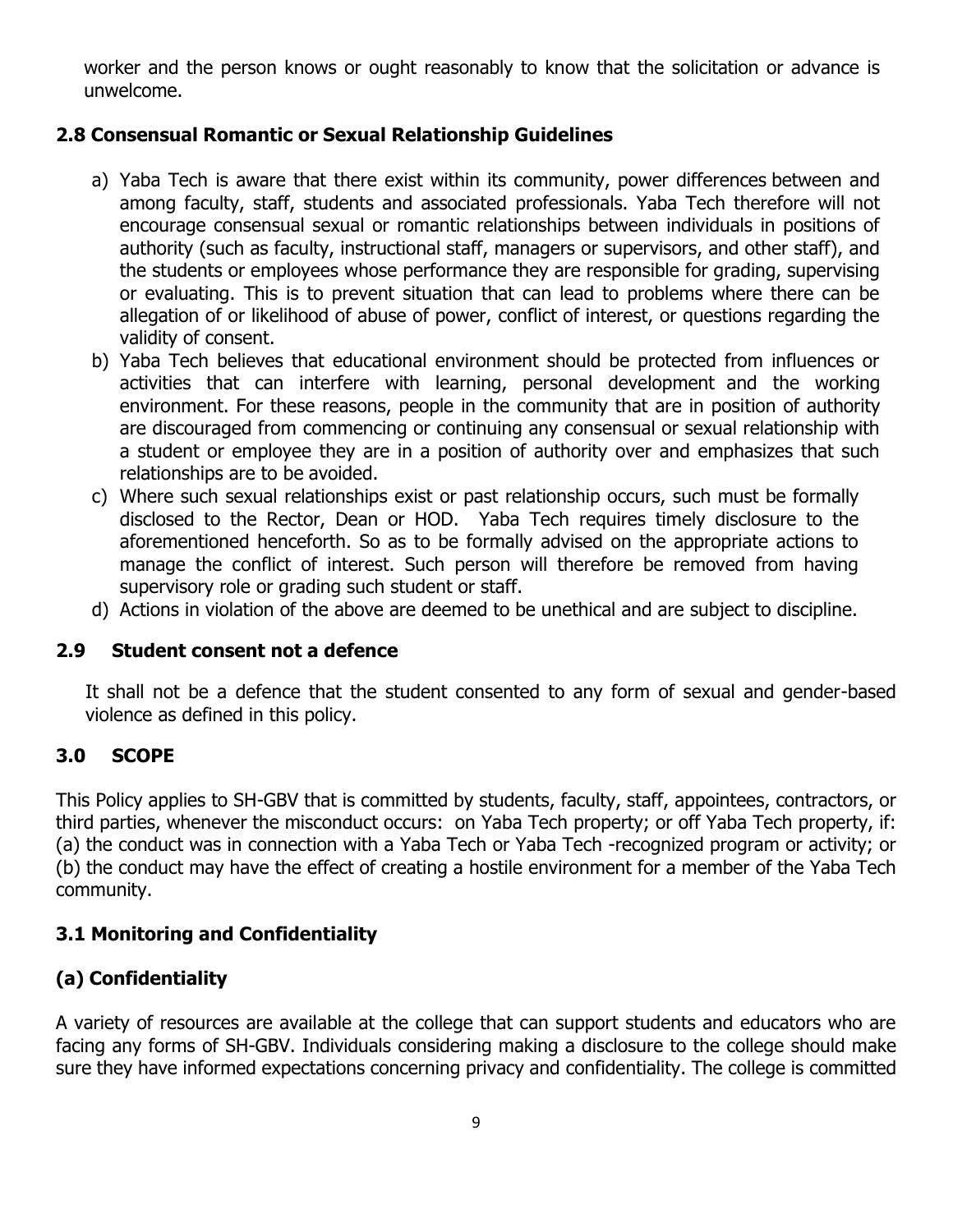to providing all possible assistance in understanding these issues and helping individuals to make informed decision.

#### **(b) Monitoring**

Yaba Tech will conduct regular monitoring and evaluation of the impact of the policies on its community and this will be done through surveys, online tracking, database collation and other forms of assessment that can support following up with impact and effective implementation of the policy.

#### **PART TWO**

#### **4.0 INSTITUTIONAL INFRASTRUCTURE ON SEXUAL HARASSMENT & GENDER-BASED VIOLENCE PREVENTION**

**4.0 Establishment of Yaba Tech Sexual harassment and Gender Based Violence Prevention and Awareness Centre**: Yaba Tech. is committed to taking appropriate steps to end SH-GBV, prevent its recurrence, and, where appropriate, remedy its effects. To that end, Yaba Tech **shall set up an independent office/Sexual harassment and Gender Based Violence Prevention and Awareness Centre**, (hereinafter called the Centre). The office shall become the Centre for students and staff to report any form of SH-GBV.

The Centre will serve as secretariat where complaint can be lodged on SH-GBV and responses are provided, the office or the center will also oversee implementation of the Yaba Tech. SH-GBV Policy.

The college will establish a fully funded secretariat for the Centre. The Rector will appoint a coordinator with appropriate skills set to manage the Centre, the Centre will employ its staff, subject to the approval of the Rector and other appropriate authorities. The management of the Centre will include at least two external members who have the right skills set to support the Centre as ex-officio. There will be three major voluntary organs of the SHGBV Centre;

- Students SHGBV Response team,
- School community SGBH Taskforce
- Independent Sexual Harassment Investigative Committee (Statutory, approved by the highest decision making organ of the college)

The Centre will work with the Students SHGBV Response Team and School Community SHGBV taskforce to receive reports of sexual harassment or gender-based violence, determine interim measures, supervise investigation and resolution of complaints and provide information about the policy and the procedures. The Coordinator of the Centre shall be an experienced administrator, trained in identifying and responding to SHGBV and its harm to equal educational opportunity as well as be someone versed in sexual and gender based violence through their studies and/or professional career and is equipped to offer a gendered perspective of sexual violence. The center will do the following, among other things: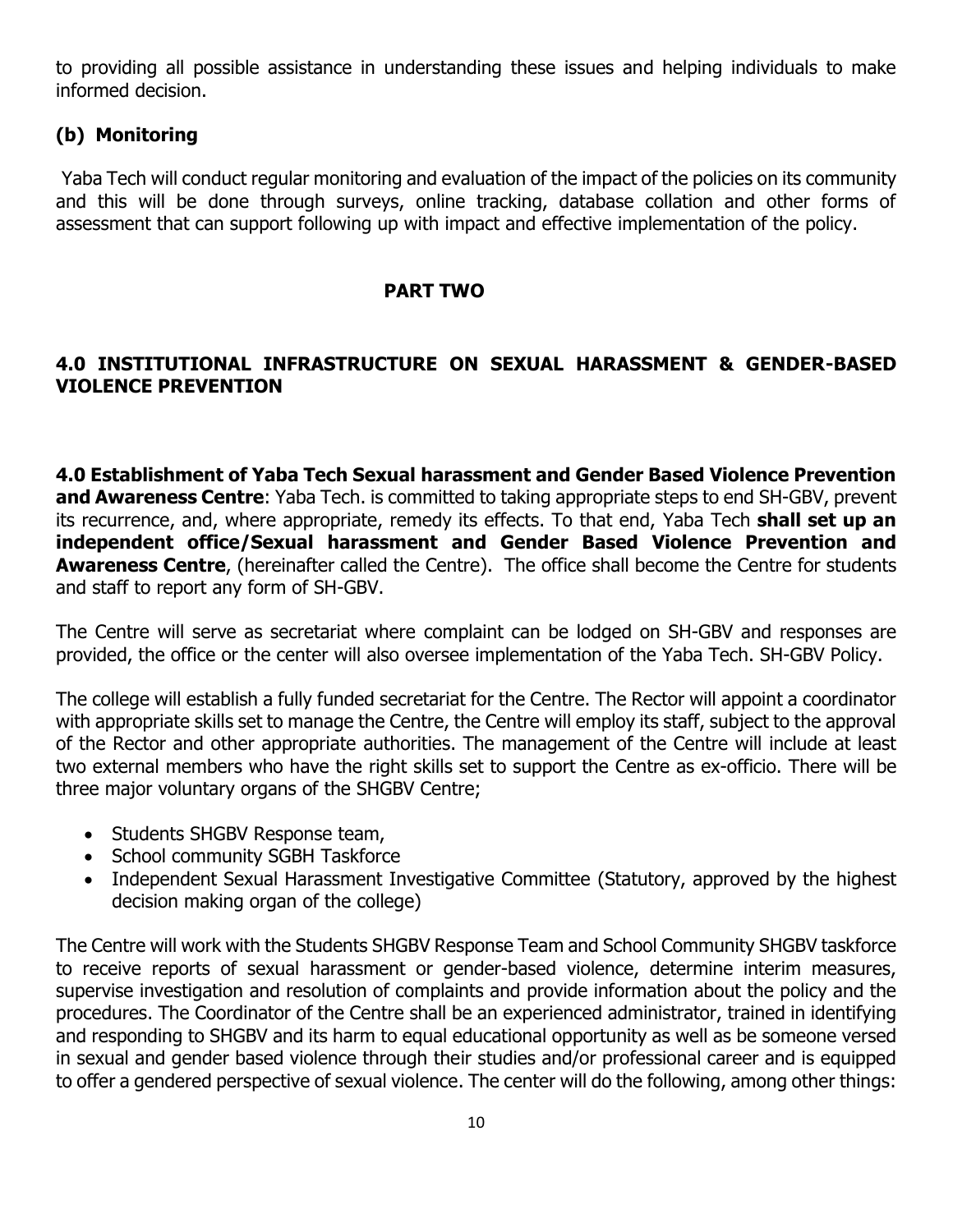- a) Engage in public education and prevention activities;
- b) Provide the school community with ongoing education and training about SHGBV including information on how to respond to the disclosure of SHGBV;
- c) Contribute to a campus atmosphere in which SHGBV is not tolerated while recognizing academic freedom for students, faculty and staff to explore controversial topics related to this issue; and
- d) Monitor and update college policies annually to ensure that they remain effective and in line with other existing policies and best practices.
- e) Collate annual reports on the number of reported cases and responses, new development in this area on campus and submit to the Rector after endorsement and validation by the student and the SGBV task force.
- f) Conduct research and ensure the management of school helpline and coordination of responses
- g) Maintain complaint boxes in all faculties and ensure the complaints are treated with the confidentiality required.
- h) The center will maintain some forms of independence to enable trust and command respect in the community.

## **4.1 Student SH-GBV Response Team**

The Response team shall be a group of students nominated from all the faculty but not more than 15 in number and will serve as immediate contact point, where students can report SH-GBV. The Response Team shall consist of undergraduate and graduate students of Yaba Tech. from different disciplines and departments. The Response Team will elect from among themselves the team lead, secretary and public relations officer that will coordinate the activities of the Team. Students shall serve for two nonrenewable years on the Response Team.

The team will be guided by the School Taskforce and will work with the Taskforce to do the following;

- (a) Develop annual plan and annual report which shall be submitted to the Centre through the school's Taskforce. The annual plan should include programs organised and interventions by the Response Team for the year and the number of cases handled. Attached to this policy is the data collection sheet for collation of cases and narration of responses.
- (b) Organise capacity building for students on the operational guidelines and the SGBV policy
- (c) Support campus awareness programs on SH-GBV
- (d) Conduct research on SGBH and establish and maintain Blogs to create awareness for students on SH-GBV
- (e) Working with other nongovernmental organisations registered with the student affairs directorate
- (f) Undertake other activities as proposed by the school authority, the Centre and the Taskforce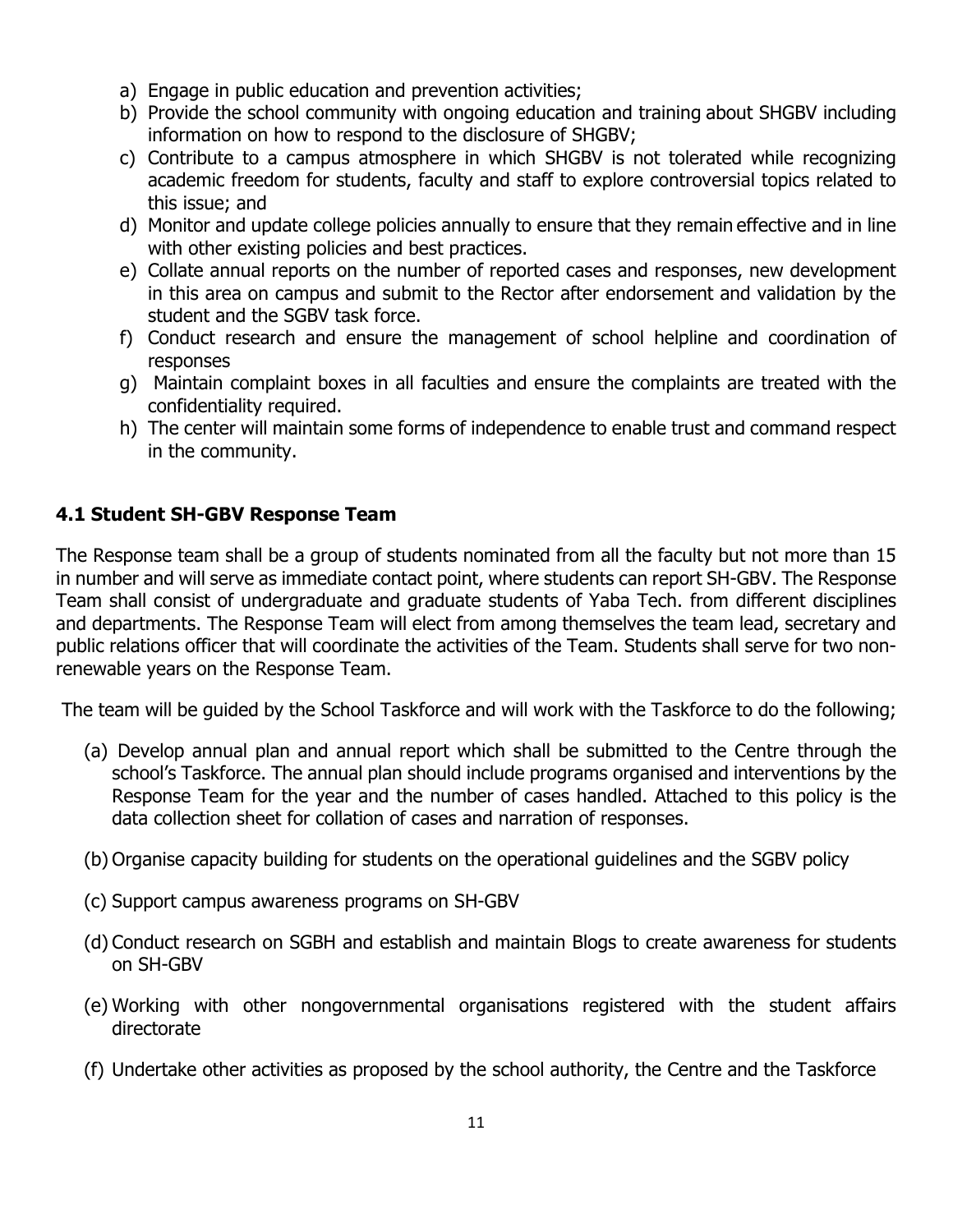- (g) Create awareness about complaint boxes on sexual harassment for students
- (h) Support the operation of a helpline for reportage
- (i) Establish a functional helpline and referral pathway
- (j) Perform other assigned and related tasks

## **4.2 School community SH-GBV Taskforce**

The School Community Task force shall do the following:

- i. Coordinate the student SH-GBV Response Team
- ii. Mentor students SH-GBV Response team
- iii. Support and collaborate on initiatives for awareness creation
- iv. Write proposal in collaboration with the Centre to support the implementation of the policy
- v. Work with Non- Governmental organisation to support programs
- vi. Raise funds for the activities of the Centre
- vii. Respond to complaints from students and workers on SH-GBV
- viii. Liaise with the Centre and the Rector on issues relating to SH-GBV
- ix. Ensure the operation of a designated help line is effective on campus

The Task force shall be made up of not more than 13 representatives of the school faculty from different disciplines and departments, there will be two students representatives as members being the Coordinator and secretary of the student SH-GBV response team. They shall be recommended by the Head of the different departments and endorsed by the Rector. Persons nominated shall serve for one term of three years each.

## **4.3 Independent Sexual and Gender Based Violence Investigative Committee**

(a) The **Independent Sexual Harassment Investigative Committee (the Committee)** shall compose of seven (7) staff members **and representatives of the Student Union Government** of Yaba Tech, including a **Chairperson** who shall not be less than the rank of a Chief Lecturer and a Secretary who shall not be less than the rank of a Deputy Registrar or Principal Lecturer.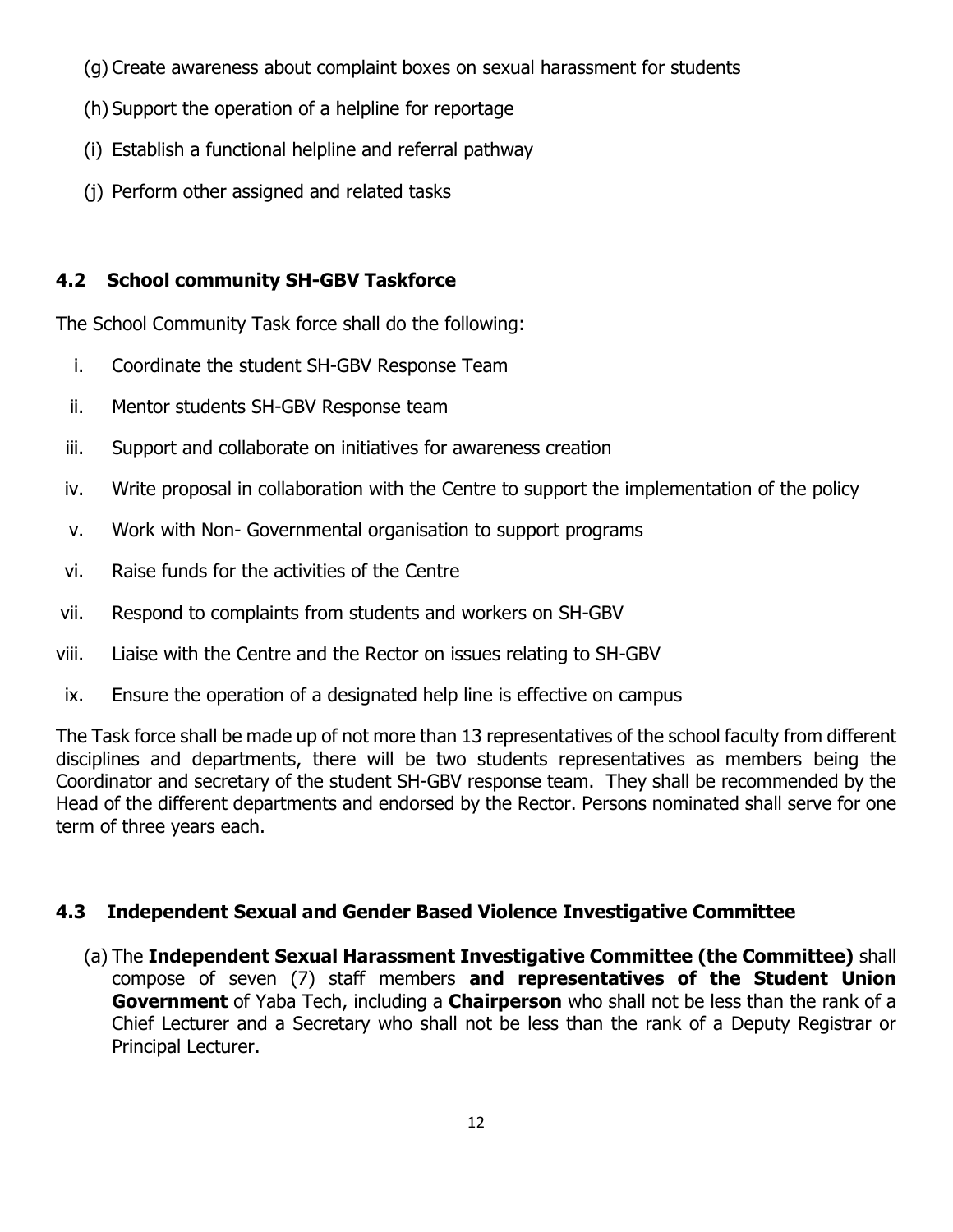- (b) Membership of the Committee shall at **all times** consists of at least two students, two nonacademic staff members and two academic staff members of the institution and shall have equal representation of both gender.
- (c) In the constitution of the Committee, the Rector shall ensure that at least one (1) lawyer is a member of the Committee at any material time. Provided that there are lawyers in the employment of the institution and satisfy the provisions of this Policy with respect to the membership of the Committee.
- (d) Members of the Committee must be men and women of integrity who shall be independent and impartial in their dealings, proceedings and affairs.
- (e) The **Chairperson** and **Members** of the Committee shall hold office for such period, not exceeding two (2) years, from the date of their appointment as may be specified in writing by the administrative head of YCT.
- (f) **The quorum of the** Committee shall **be five (5) members**.
- (g) Members present **at the meeting of the Committee** shall select an ad-hoc **Chairperson** and/or Secretary for the purpose of hearing the complaint brought before it if the substantive **Chairperson** and/or Secretary are absent.
- (h) The Committee shall conduct its proceedings with utmost thoroughness, fairness and in compliance with the rules of natural justice and exercise its discretion judiciously and fairly with regard to facts, evidence and the number of witnesses and support persons that may be allowed to testify during its proceedings.
- (i) Decisions of the Committee shall be by simple majority; must be in writing and read openly to the parties by the Chairman of the Committee.
- (j) All decisions, including the final decision, of the Committee shall be signed by all members of the Committee who participated in the inquiry and sealed/stamped by the Secretary with the Committee's seal or stamp which shall be kept in the custody of the Secretary.
- (k) The Secretary of the Committee shall communicate the final decision of the Committee in writing and within seven (7) working days of the decision to all parties to a sexual harassment complaint
- (l) The Secretary of the Committee shall issue sealed/stamped certified true copies of the Committee's decisions, including its final decisions, in respect of sexual harassment complaints to any person, including parties in any of its proceedings within seven (7) working days of giving such a decision, provided that the person shall apply for the certified true copies of the decision and pay such reasonable fees to be prescribed by the Committee's Chairman and remitted to the institution by the Secretary.
- (m) Cases before the Committee should be determined within 45 days.
- (n) The Chairman of the Committee shall make and submit an annual report on sexual harassment complaints received and actions taken on them to the highest management body of the institution.
- (o) Subject to approval by the highest management body of Yaba Tech, relevant administrative head of the institution shall provide such resources, funding, facilities, materials and support that are reasonably required for the effective performance of Committee's functions under this Policy.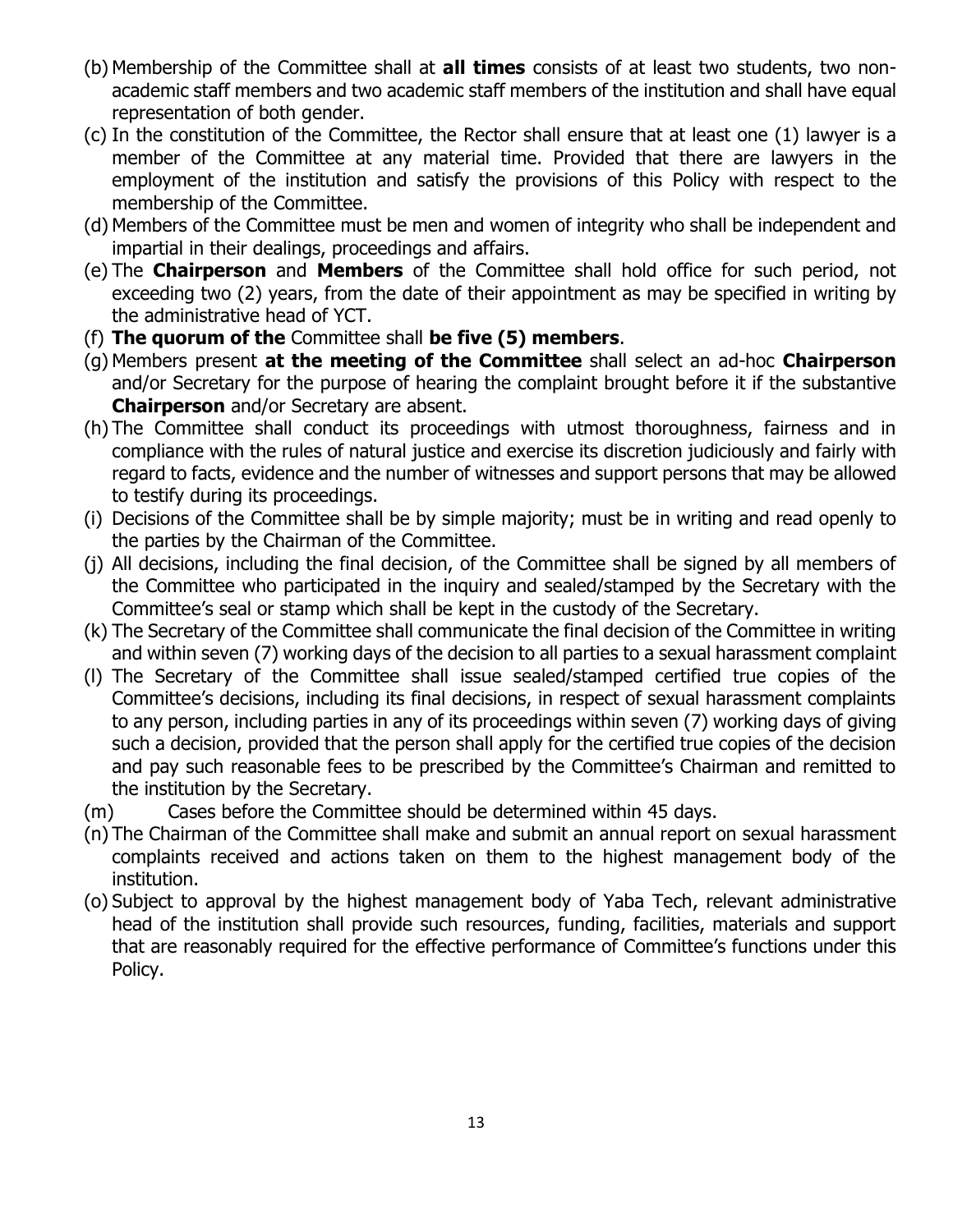## **4.4 Complaint Procedure**

(a) Complaint can be made by a student, employee, or anyone in the school community in writing or personally, by the student's representative or by external bodies; professionals or non-governmental organizations created by the policy or any other person who has interest in the wellbeing of the students.

(b) Upon receipt of an SH-GBV ccomplaint, either from the Task force or Student Response Team, any student or from any other source(s) specified in this Policy, the Centre shall notify the Rector formally and shall, within fourteen (7) working days, refer or transmit the complaints to the Committee for the purpose of investigation, determination and final decision.

c. Upon receipt of a complaint from the Centre, the Committee shall take immediate steps to investigate, determine and reach a final written decision on the complaint within 45 working days from the date of receipt.

d. Where the complaint of any members of the college community is confirmed or made out, the Committee shall take the circumstances of the confirmed complaint into account and recommend any of the following sanctions to both the administrative head and the highest management body of the institution for implementation:

(i) The prosecution**,** dismissal or expulsion of the wrongdoer and reasons for the dismissal or expulsion shall be stated in writing and given to all the parties; or

(ii) A reduction in rank where the wrongdoer is an employee or suspension for a definite term as appropriate where the wrongdoer is a student and reasons for the reduction in rank or suspension shall be stated in writing and given to all the parties; or

(iii) Ensure appropriate restitution and necessary support including counselling for the student

or other victim

- e. All complaints on violation or infringement of the Policy shall be directed to the Centre or any of the approved body or individual and where appropriate, referred to the relevant authorities.
- f. Complaints of violation or infringement of the Policy may be formal or informal. Informal complaints (i.e. oral complaints) shall be treated administratively. A formal complaint must be in writing, signed and submitted at the Centre.
- g. However, if the respondent is no longer affiliated with the College (e.g., former student or former employee), the College will take appropriate action within its authority, including referring the Complainant to external reporting options. In addition, any person may make a report, including anonymously, such request will as well be considered by the Centre.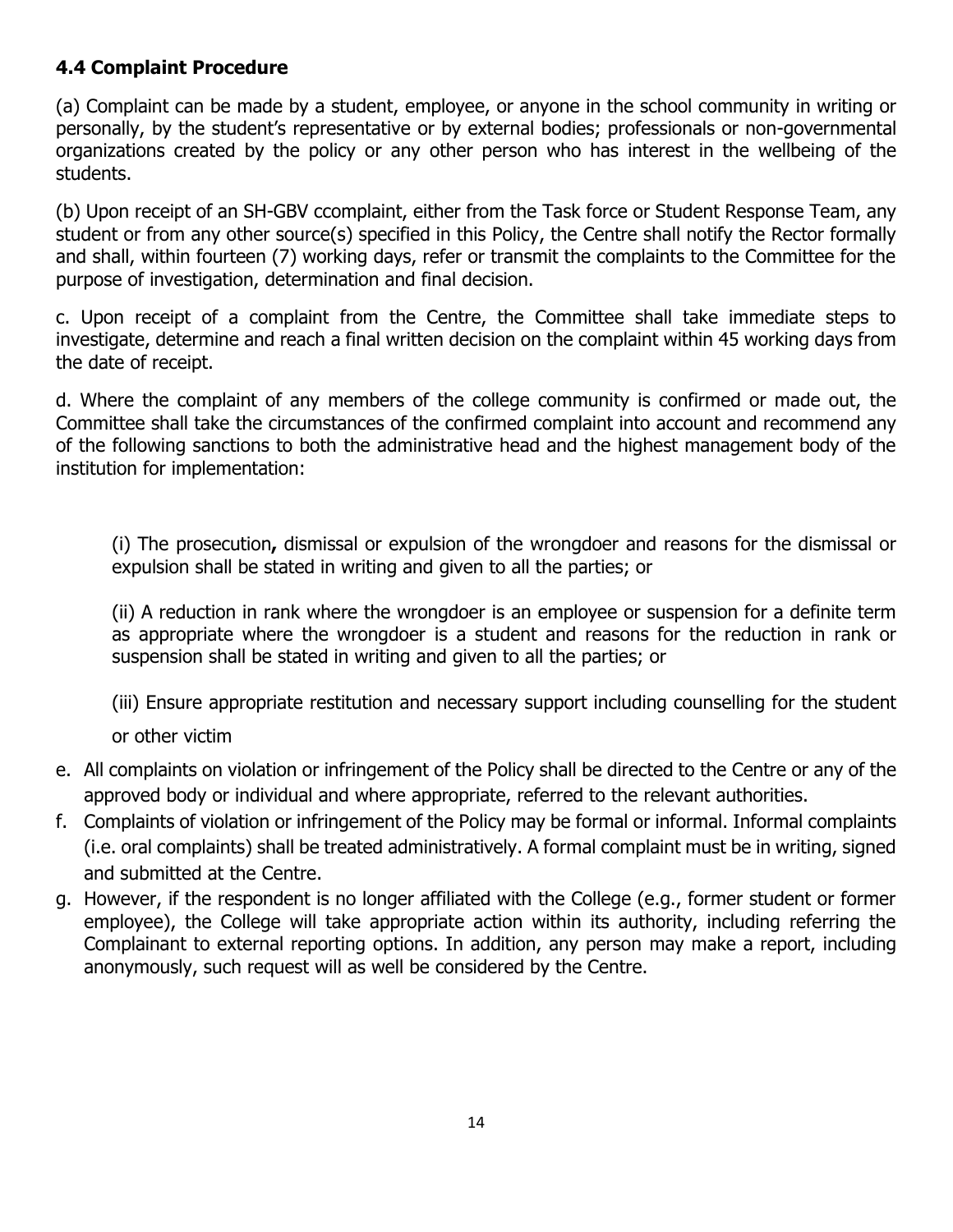#### **4.5 Modus operandi of complaint**

- (a) Investigation or meetings in pursuant to this Policy will be conducted in person and privately with only the concerned parties in attendance. However, the representatives in clause 4.3(h) can attend as observer(s) only and may not speak on behalf of or represent the Complainant or the Respondent.
- (b) The Complainant and the Respondent will be afforded the opportunity to make written and oral representations to the Committee,
- (c) The Complainant and the Respondent are expected to speak for themselves. Members of the Committee may ask questions of the Complainant and the Respondent and may invite witnesses as they deem necessary.
- (d) The Centre will ensure that the Complainant and the Respondent are given an opportunity to know and respond to information and evidence that it intends to rely upon in making its decisions and recommendations.

#### **4.6 External reporting and recourse**

This Policy and the formal complaint process do not prevent and are not intended to discourage an individual from also reporting SH-GBV to the police and pursuing a complaint through the criminal justice system and/or from pursuing a complaint with the National Human Rights Commission or non governmental organizations working in this regard.

The College will offer appropriate support to lawful external processes. However, a violation of this Policy may exist even when the conduct in question does not violate the law.

## **4.7 Choice not to file a formal complaint or not to investigate**

- a) A person may choose not to file a formal complaint under Section 5.5 of this Policy. If a person decides not to file a formal complaint or requests that the college not investigate, the full range of supports and services outlined in this Policy remain available to that person. To the greatest extent possible, Yaba Tech will respect the person's choice not to proceed with a formal complaint or request that the Yaba Tech not investigate, however Yaba Tech is committed to ensuring the community safe and might investigate for the purpose of fact finding.
- b) A complainant who has filed a formal complaint may withdraw the complaint in writing at any time, though this may affect the scope of the investigation. Provided that any person who makes or files a false complaint or allegation shall be subject to disciplinary proceedings and appropriate sanction(s) imposed.
- c) Notwithstanding that a complaint is withdrawn by a complainant, the Centre may still initiate investigation if the Centre has reason to believe that a member of the college community or broader community may be at risk of harm, or if the Centre determines that Yaba Tech has a legal obligation to investigate. In such cases, subject to legal requirements, the complainant has the right not to participate in such investigation. The Centre will appoint an Investigator who will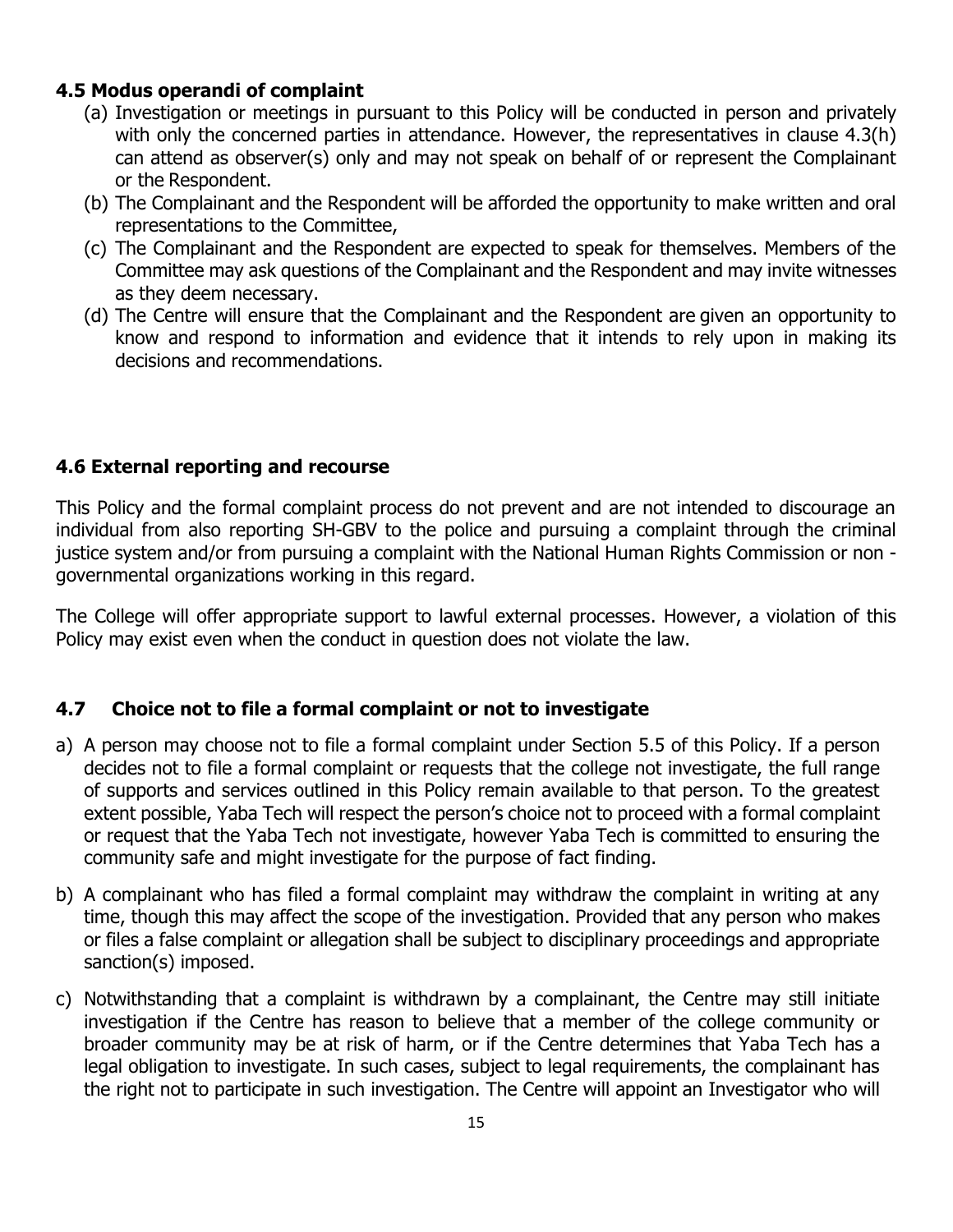investigate the matter and provide the Centre with a written and confidential report containing the facts and information gathered during the investigation. The Centre will consult with internal authorities on the investigation report and on the appropriate means for further addressing the matter.

- d) Consequences or measures in response to SH-GBV will depend on the circumstances, the severity of the conduct or any mitigating factors or other policies.
- e) If a complaint of SH-GBV is substantiated, consideration will be given to preventing its reoccurrence in the future, to correcting the negative impact of the incident on the complainant and to ensuring or enhancing the safety of all individuals. The following list provides examples of consequences and measures and is not meant to be exhaustive nor necessarily represent a progression of consequences or measures:
	- i. A letter of apology;
	- ii. Attendance at educational sessions on the impact of SH-GBV;
	- iii. Attendance at coaching sessions to improve communication or conflict resolution skills;
	- iv. Restricted or prohibited access to the campus and/or services;
	- v. For employees, discipline up to and including termination;
- vi. For students discipline up to and including suspension or expulsion from their programs as appropriate.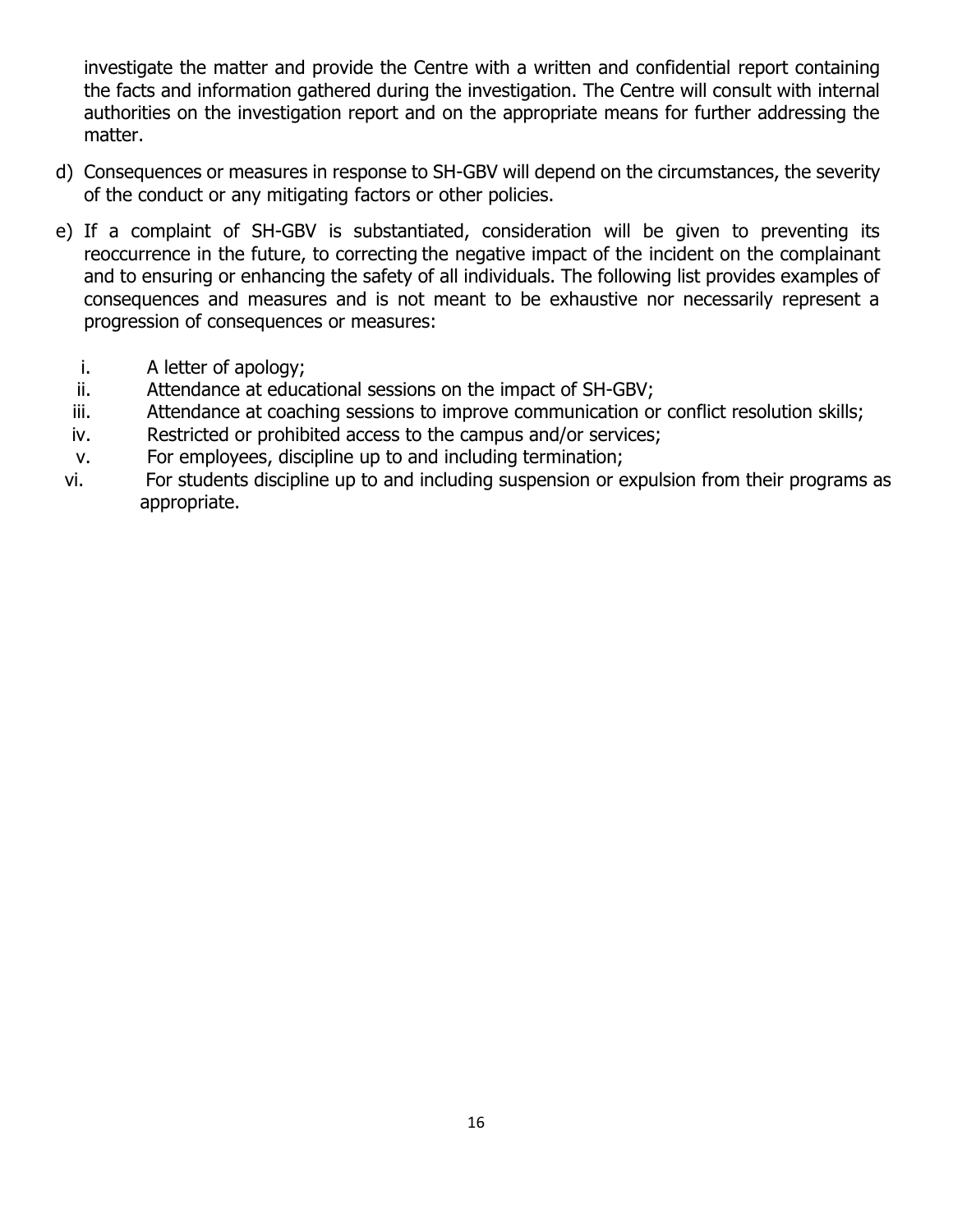## **4.8 Appeal Process**

A complainant or respondent who is dissatisfied with or aggrieved by the decision of the Committee can appeal to the Rector for redress. An appeal is not an opportunity for the Complainant or the Respondent to repeat the information provided to the Centre or the Task force. The right to an appeal is not automatic and will only be considered if it meets the following criteria:

- a) The appeal is against a final decision of Committee;
- b) The appeal is submitted by either the Complainant or the Respondent;
- c) The appeal is made within 15 days after the date of the final decision of the Committee that is the subject of the appeal;
- d) The appeal includes the reasons for the appeal, the reasons why the appeal should be granted, the arguments in support of the appeal and the outcome sought;
- e) The appeal must demonstrate that:
	- There has been a procedural error of a fundamental nature in the making of the final decision and that such error has caused or will cause actual prejudice to the person seeking the appeal, or
	- There are new facts relevant to the final decision that were not available and could not have been provided to the Committee.

## **4.9 Obligation and Disclosures**

- (a) Yaba Tech will always base decision on the totality of the circumstances, including various objective and subjective factors.
- (b) While Yaba Tech will treat information, it has received with appropriate sensitivity and confidentiality, relevant personnel may nonetheless need to share certain information with those saddled with the responsibilities of stopping or preventing SH-GBV at the college.
- (c) Yaba Tech will protect whistle blowers who provide information and maintain desired confidentiality, regardless of whether a complaint is filed or not. Such reporting is necessary for various reasons, including to ensure that persons possibly subjected to such conduct receive appropriate services and information; that the college can track incidents and identify patterns; and that, where appropriate, the college can take steps to protect the school community. The coordinator responsible for taking the complaint will assess information received and determine what action, if any, to be taken.
- (d)Information will be disclosed in this manner only to those at the college who, in the judgment of the coordinator have a need to know.
- (e) Information received are to be formally documented with time, date, full incident chronicles and actions taken.
- (f) Yaba Tech will ensure that provisional safety, restorative and preventive measures which may include provision of safe houses, security, etc. are taken during investigation as the college may deem fit.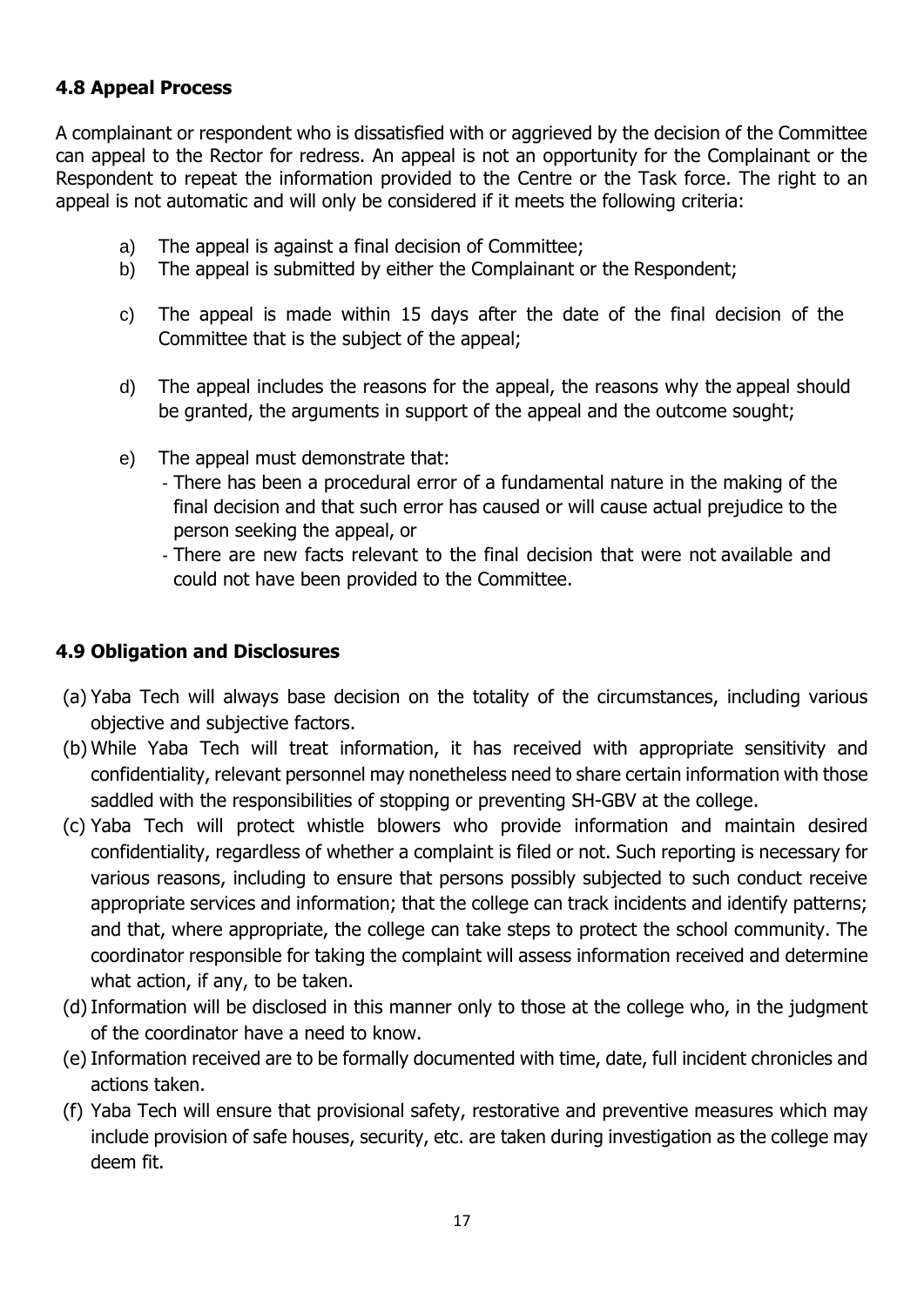- (g) At any point during investigations, Yaba Tech through the center may resolve some matters through dispute resolution mechanism inviting the parties and ensuring appropriate resolution.
- (h) Coordinator at all time must inform the complainants of other options including support from external non-governmental organizations or legal counsel to enable informed decision.

#### **4.10 Student and Staff Obligation and Declaration**

(a) All members of the college community have the obligation to ensure compliance with this policy and it is their duties to familiarize themselves with the policy and take appropriate steps to prevent SH-GBV on college campus;

(b) All members of the college community are to be conscious of the manifestation of SH-GBV and are duty bound to protect, and report any act of SH-GBV on the college campus

(c) Members of the college community shall attend capacity development on SH-GBV organized by the college

(d) Members of the college community shall sign the declaration form acknowledging they have received and understood the Policy.

(e) Members of the college community shall ensure confidentiality when they provide information or a complaint.

## **PART C**

## **5.0 PREVENTION AND AWARENESS PROGRAMS**

#### **5.1 Awareness, Education and Training**

(a) Yaba Tech will ensure adequate awareness of the impact of SH-GBV and the need for the community to ensure zero tolerance. It shall therefore do the following:

(i) Ensure that Yaba Tech management allocate resources to disseminate the Policy widely including through Info-graphs and other medium that will ensure every member of the college community is reached.

ii) Ensure that the Centre and its organs lead the awareness initiatives on the Policy through different mechanisms including the following:

- Conduct training and capacity building for staff and students in the Yaba Tech community
- Establish operational guidelines and protocols for victims and survivors of SH-GBV
- Organise meetings, seminars in collaboration with NGOs and other private bodies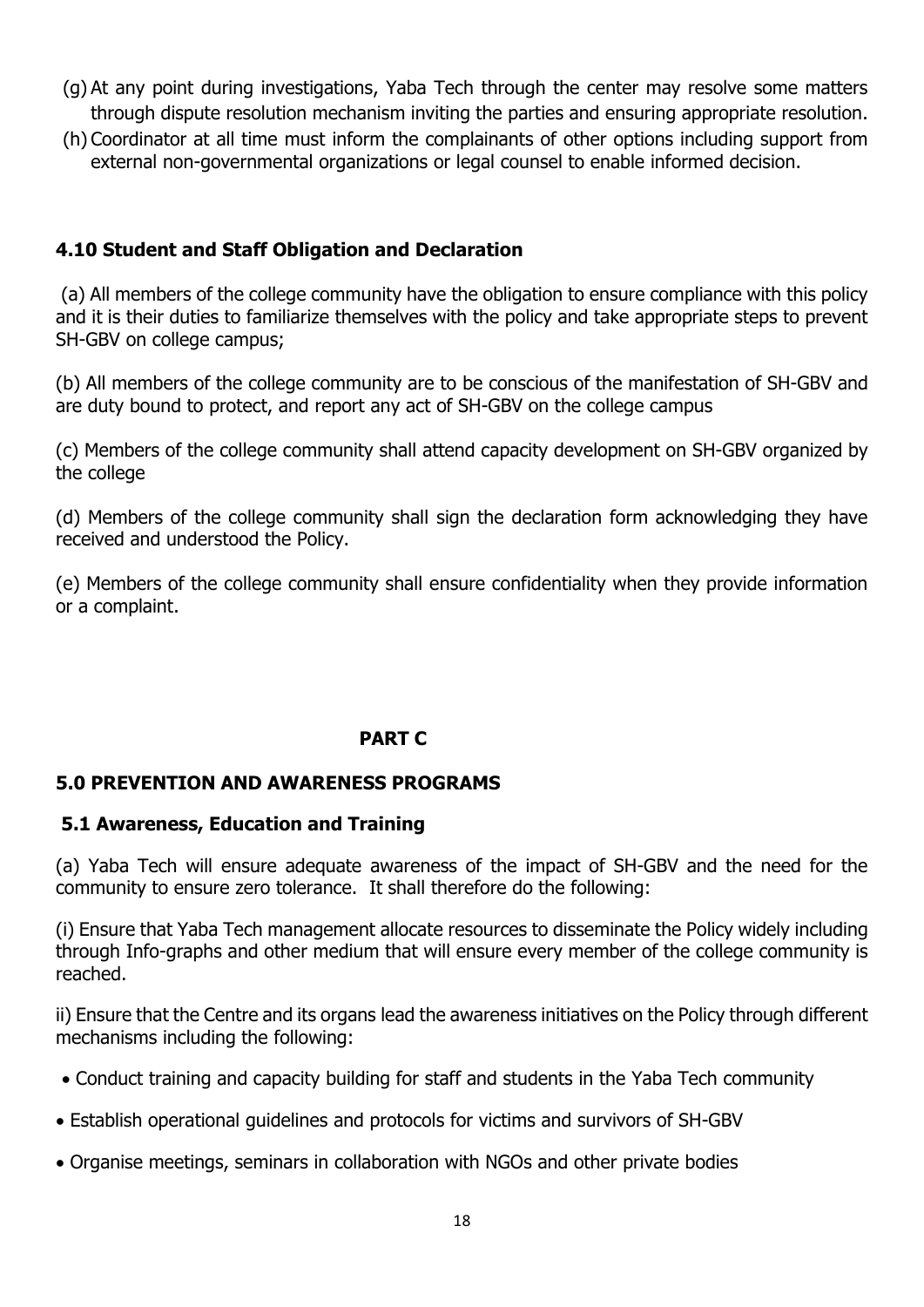Train and educate new staff and students as part of their orientation programs. Attendance at SH-GBV training and awareness programmes shall be compulsory for new staff and students

Conduct research and surveys on SH-GBV.

## **5.2 Dissemination of the Policy**

Yaba Tech will ensure wide dissemination of the Policy through information, education and communication resources, as part of the college's commitment to providing an SH-GBV free working and learning environment. The policy will be published in print, websites and made part of new employees' and students orientations programmes and disseminated through other appropriate channels of communications.

Every person designated to receive SH-GBV complaints shall be provided with training relating to handling SH-GBV matters.

## **6.0 MITIGATING HOTSPOT SITUATIONS**

The Centre will support training of trainers annually for the students and staff. Through annual audit, Yaba Tech can enhance the protection of members of the college community by identifying potential hot spots and ensuring that the school is made safer for community members. The College will equip the classes and ensure improved lightning in around campus, discourage late classes and gathering on campus and ensure that grasses and bushes are cleared and placement of CCTVs in and around hotspots areas.

## **7.0 COLLABORATION PARTNERSHIP AND RESOURCE**

Yaba Tech will ensure multi sectoral responses to the issues of SH-GBV by identifying critical stakeholders that can support zero tolerance to SH-GBV on campus, create partnership comprising relevant internal support staff (e.g. Dean Student Affairs, Chief Security Officer; Student Union President; etc.) as well as representatives from relevant external organizations and agencies (e.g. the police, local authority and charities). The Centre will effectively coordinate the group so as to constantly share information and other resources that can support an environment free from SH-GBV. Learning and exchanges will also be encouraged.

## **8.0 EFFECTIVE REFERRAL SYSTEM**

Yaba Tech will coordinate effective referral system and ensure that first responders like security officers, medical personnel, school counsellors, students' affairs unit, student union body are adequately trained. A referral pathway will be established to enhance collaboration and coordination.

Apart from the Centre, other confidential Resources include:

i) Yaba Tech Medical Centre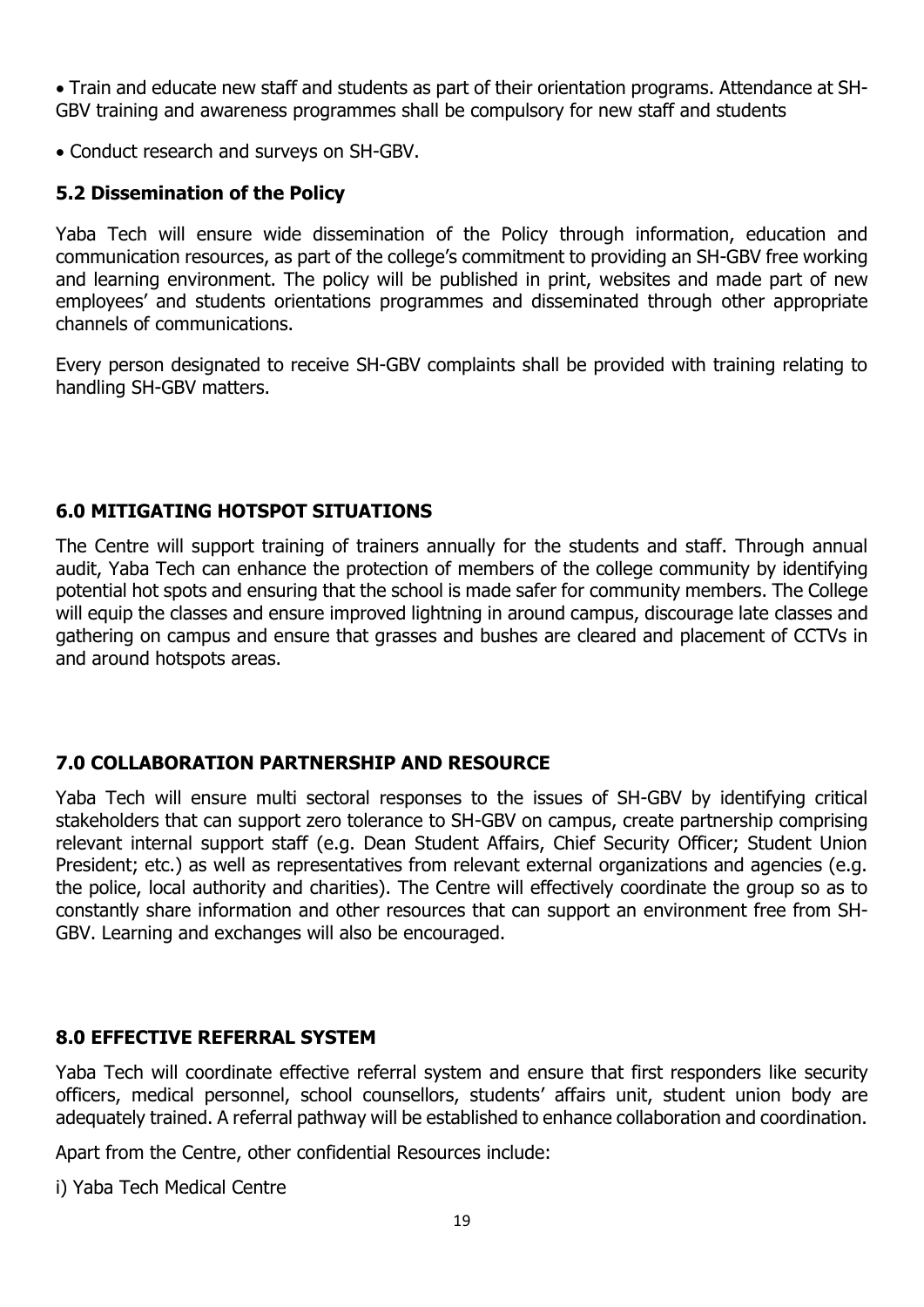ii) Office of the Dean Student Affairs

(iii) Chief Security Officer

iv) Sexual harassment and Gender Based Violence Prevention and Awareness Centre.

## **9.0 REVIEW AND EVALUATION**

This policy shall be subject to monitoring and periodic review provided that a first review shall take place not more than three years from the date of its coming into effect.

## **10.0 VIOLATIONS OF OTHER RULES**

Yaba Tech. encourages the reporting of SH-GBV under the Policy. Yaba Tech. however has paramount interest in the expansive protection of the well-being and safety of its community members and preventing and remedying SH-GBV, violations of other policy(ies) will therefore be considered, if necessary, separately from complaints under this Policy.

## **AUTHORITY**

This Policy is approved by the Management of Yaba College of Technology on Wednesday November

25, 2020.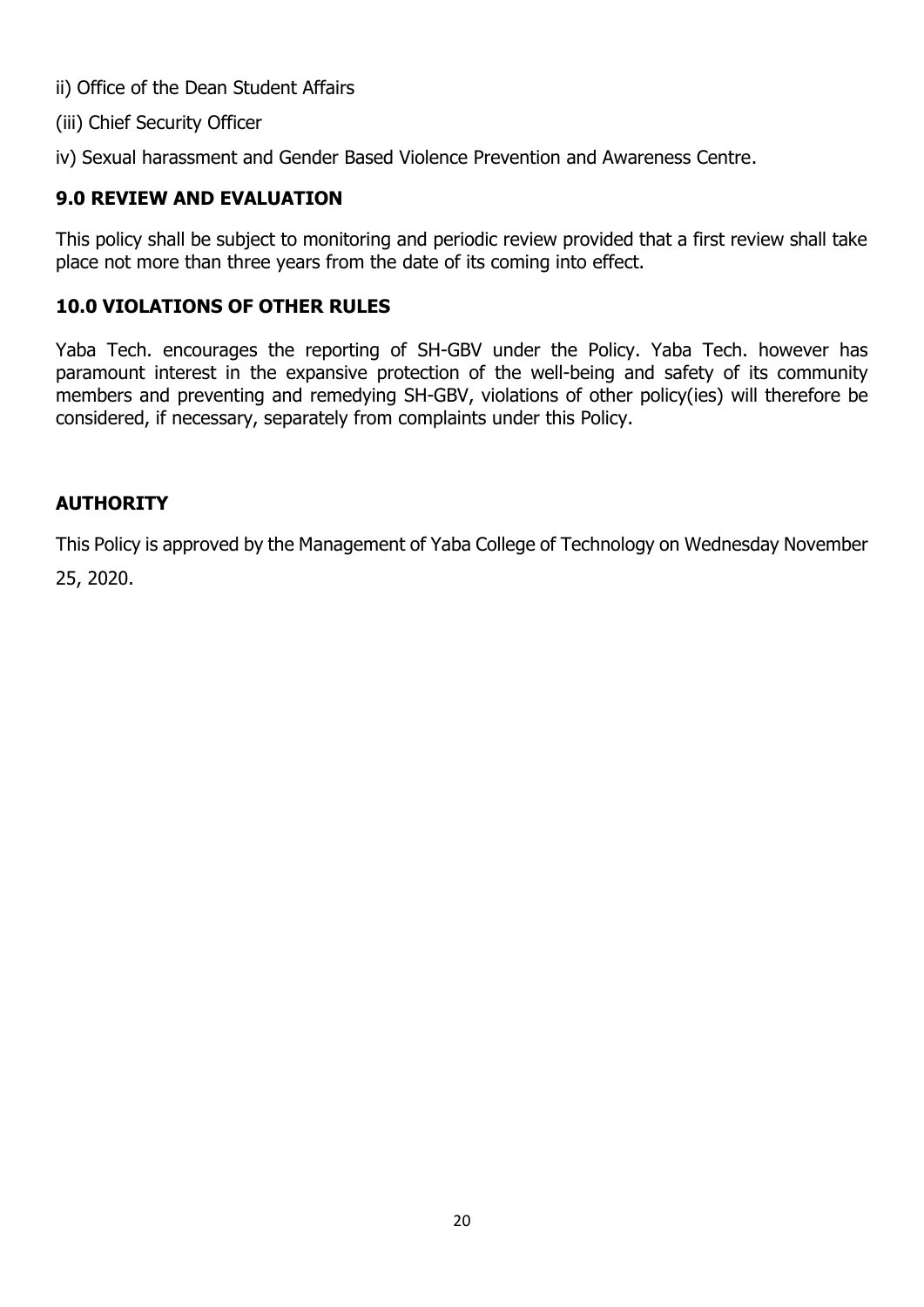#### **APPENDIXES**

#### **Appendix A**

#### **Examples of SH-GBV**

Some examples of conduct that may constitute sexual harassment include, but are not limited to: Unwanted sexual statements – sexual or "dirty" jokes, comments on physical attributes,

Spreading rumors about others as to sexual activity or performance, talking about one's sexual activity in front of others who do not welcome it, and displaying or distributing sexually explicit drawings, pictures and/or written materials to those who object to it.

Unwanted sexual statements made in person, in writing, electronically (email, instant messaging, blogs, web pages, etc.), and otherwise.

Unwanted personal attention, telephone calls, visits, pressure for sexual favors, pressures for unnecessary personal interaction, pressure for dates where a sexual/romantic intent appears evident but remains unwanted and stalking.

Unwanted physical or sexual advances – touching, hugging, kissing, fondling, touching oneself sexually for others to view, sexual assault, non-consensual sexual intercourse, or other unwanted sexual activity.

Conduct alleged to be sexual harassment will be evaluated by considering the totality of the particular circumstances, including the nature, frequency, intensity, location, context and duration of the conduct in question. Although repeated incidents generally create a stronger claim of sexual harassment, a serious incident, even if isolated, can be sufficient.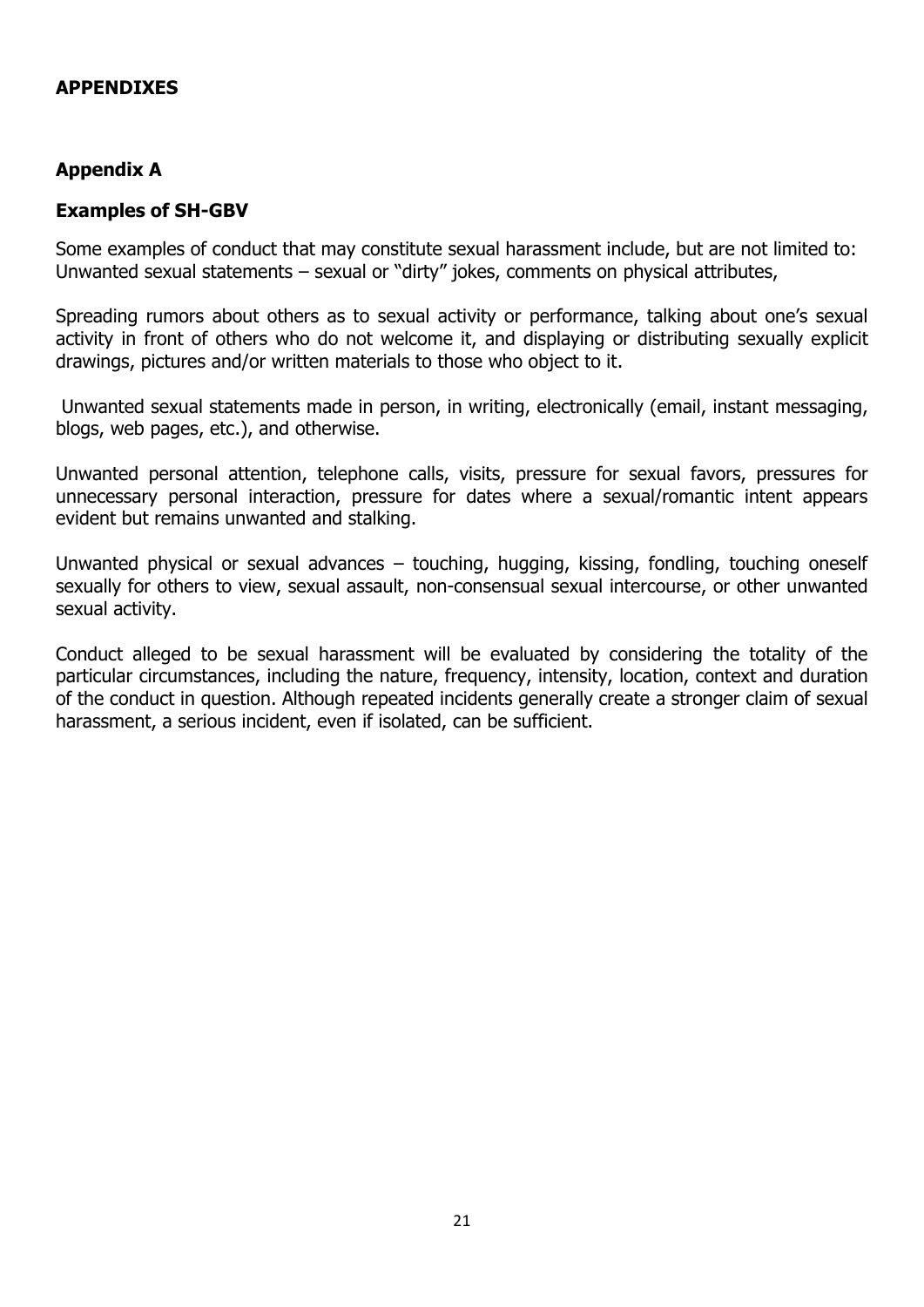#### **APPENDIX B**

#### **SH-GBV COMPLAINT FORM**

#### **YABA COLLEGE OF TECHNOLOGY**

#### **FORMAL COMPLAINT FORM (SEXUAL HARASSMENT AND GENDER BASED VIOLENCE)**

**Instructions for filling out this form:** If you believe that you have been the victim of sexual harassment or any form of gender based violence, **kindly fill this form**

| 1. Name of<br>complainant: |  |
|----------------------------|--|
| 2. Address:                |  |
| 3. Telephone number:       |  |

- 4. Email address:
- 5. Facts and circumstances surrounding the alleged sexual harassment causing this complaint. (provide all the information necessary, you can add extra sheet))

6. Are there other persons who witnessed the said abuse, Yes O No O

- 7. If yes please provide the name(s). If applicable, please include the person's title or position:
- 8. Kindly provide specific dates, times, and locations,;.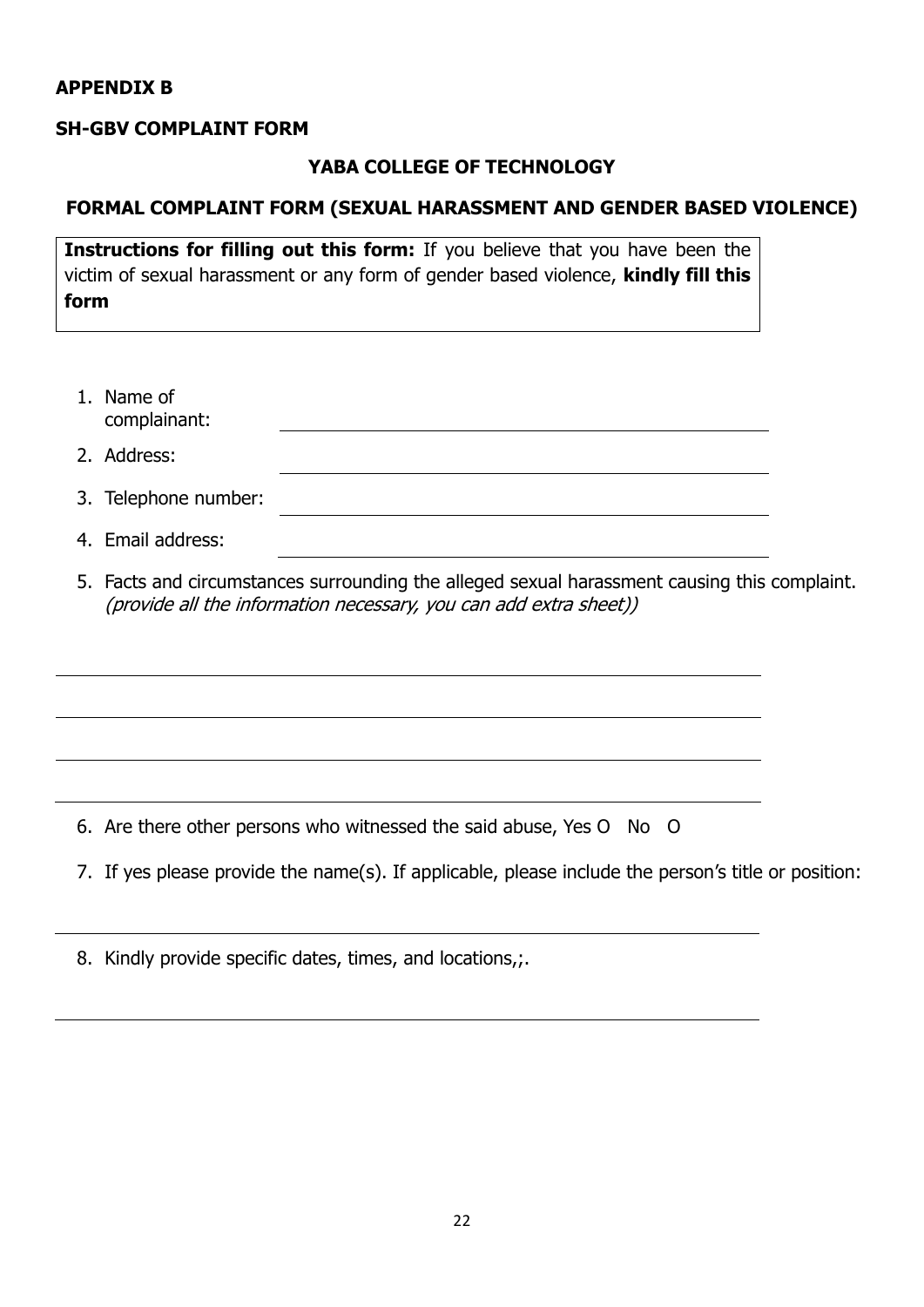9. Do you have any document or evidence that is relevant to this complaint? ( i.e audio or visual media, text messages or any other item you are attaching to the complaint)

10 Please describe the outcome or remedy you seek for this complaint. Signature of complainant: Date of filing:

**Kindly retain a copy of this form for your records.**